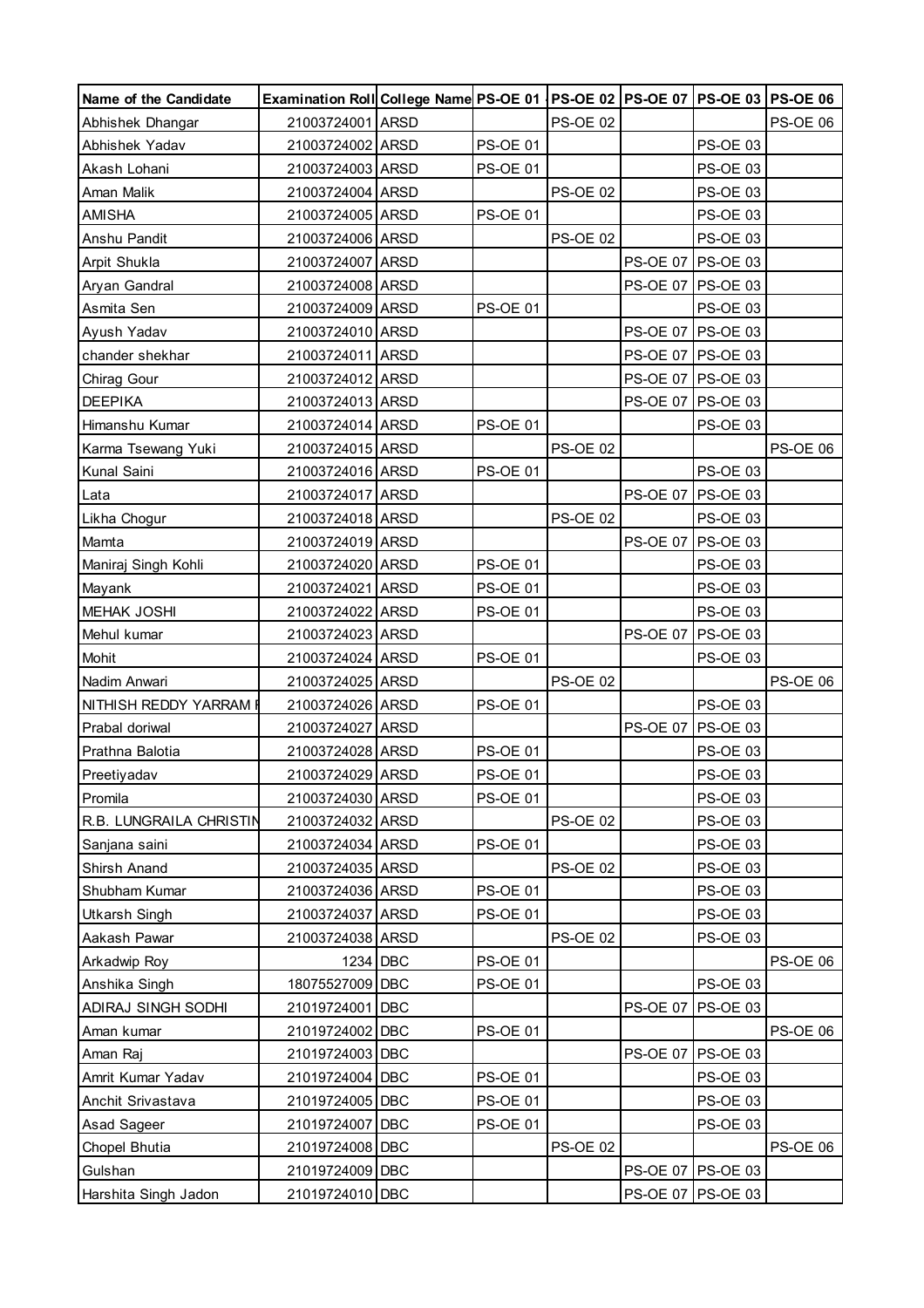| Name of the Candidate             | Examination Roll College Name PS-OE 01   PS-OE 02   PS-OE 07   PS-OE 03   PS-OE 06 |                                    |                 |                 |                             |                 |
|-----------------------------------|------------------------------------------------------------------------------------|------------------------------------|-----------------|-----------------|-----------------------------|-----------------|
| Javeriya Khalid                   | 21019724011 DBC                                                                    |                                    |                 |                 | PS-OE 07 PS-OE 03           |                 |
| Jiyalal Kumar                     | 21019724012 DBC                                                                    |                                    |                 |                 | PS-OE 07 PS-OE 03           |                 |
| Katyayani sharma                  | 21019724013 DBC                                                                    |                                    |                 |                 | PS-OE 07   PS-OE 03         |                 |
| Khushi                            | 21019724014 DBC                                                                    |                                    |                 |                 | PS-OE 07 PS-OE 03           |                 |
| Manish Kumar                      | 21019724015 DBC                                                                    |                                    |                 |                 | PS-OE 07 PS-OE 03           |                 |
| Mukesh Kumar                      | 21019724016 DBC                                                                    |                                    |                 |                 | PS-OE 07 PS-OE 03           |                 |
| Muskan Anand                      | 21019724017 DBC                                                                    |                                    | <b>PS-OE 02</b> |                 | PS-OE 03                    |                 |
| Nilesh Kumar Verma                | 21019724018 DBC                                                                    |                                    |                 |                 | PS-OE 07 PS-OE 03           |                 |
| Prashant singh                    | 21019724019 DBC                                                                    |                                    |                 |                 | PS-OE 07 PS-OE 03           |                 |
| Preeti Tigga                      | 21019724020 DBC                                                                    |                                    | <b>PS-OE 02</b> |                 | PS-OE 03                    |                 |
| rahul mishra                      | 21019724021 DBC                                                                    |                                    |                 |                 | PS-OE 07 PS-OE 03           |                 |
| Riddhi Parwani                    | 21019724022 DBC                                                                    |                                    |                 |                 | PS-OE 07   PS-OE 03         |                 |
| Sahil Gola                        | 21019724023 DBC                                                                    | <b>PS-OE 01</b>                    |                 |                 | <b>PS-OE 03</b>             |                 |
| sanskriti agrawal                 | 21019724024 DBC                                                                    | <b>PS-OE 01</b>                    |                 |                 | <b>PS-OE 03</b>             |                 |
| SARTHAK PARASHAR                  | 21019724025 DBC                                                                    |                                    | <b>PS-OE 02</b> |                 | <b>PS-OE 03</b>             |                 |
| SHIVANSHU MISHRA                  | 21019724026 DBC                                                                    | <b>PS-OE 01</b>                    |                 |                 | PS-OE 03                    |                 |
| Shruti                            | 21019724027 DBC                                                                    | <b>PS-OE 01</b>                    |                 |                 | PS-OE 03                    |                 |
| Soni                              | 21019724028 DBC                                                                    |                                    |                 | <b>PS-OE 07</b> | PS-OE 03                    |                 |
| Tejaswee Saha                     | 21019724029 DBC                                                                    | <b>PS-OE 01</b>                    |                 |                 |                             | PS-OE 06        |
| Yogesh Kumar                      | 21019724030 DBC                                                                    | <b>PS-OE 01</b>                    |                 |                 | <b>PS-OE 03</b>             |                 |
| Yumnam Kishan Meitei              | 21019724031 DBC                                                                    |                                    |                 | <b>PS-OE 07</b> | <b>PS-OE 03</b>             |                 |
| Abhinav                           | 21019724032 DBC                                                                    | <b>PS-OE 01</b>                    |                 |                 | PS-OE 03                    |                 |
| <b>ANAS KHAN</b>                  | 21019724033 DBC                                                                    |                                    | <b>PS-OE 02</b> |                 | PS-OE 03                    |                 |
| LAKSHITA KANHIYA                  | 211771 DRC                                                                         |                                    | <b>PS-OE 02</b> |                 |                             | PS-OE 06        |
| Meemansa gupta                    | 1045942 DRC                                                                        | <b>PS-OE 01</b>                    |                 |                 |                             | PS-OE 06        |
| Nikita Sen                        | 2104724023 DRC                                                                     | <b>PS-OE 01</b>                    |                 |                 | PS-OE 03                    |                 |
| Srishti Sharma                    | 2104724039 DRC                                                                     |                                    |                 | <b>PS-OE 07</b> | <b>PS-OE 03</b>             |                 |
| Akanksha                          | 21014724001 DRC                                                                    | <b>PS-OE 01</b>                    |                 |                 | PS-OE 03                    |                 |
| Amisha Anil Nandeshwar            | 21014724002 DRC                                                                    | <b>PS-OE 01</b>                    |                 |                 | <b>PS-OE 03</b>             |                 |
| Anubhuti                          | 21014724003 DRC                                                                    | <b>PS-OE 01</b>                    |                 |                 | <b>PS-OE 03</b>             |                 |
| Arya Ranjan                       | 21014724004 DRC                                                                    | <b>PS-OE 01</b>                    |                 |                 | <b>PS-OE 03</b>             |                 |
| <b>Bhavya Singh</b>               | 21014724005 DRC                                                                    | <b>PS-OE 01</b>                    |                 |                 | <b>PS-OE 03</b>             |                 |
| Bofelo Lekoko                     | 21014724006 DRC                                                                    | <b>PS-OE 01</b>                    |                 |                 |                             | <b>PS-OE 06</b> |
| Deepa                             | 21014724007 DRC                                                                    | <b>PS-OE 01</b>                    |                 |                 | PS-OE 03                    |                 |
| Deepti meena                      | 21014724008 DRC                                                                    | <b>PS-OE 01</b>                    |                 |                 | PS-OE 03                    |                 |
| Devanshi Sinha                    | 21014724009 DRC                                                                    | <b>PS-OE 01</b>                    |                 |                 |                             | <b>PS-OE 06</b> |
| Gajali                            | 21014724010 DRC                                                                    | <b>PS-OE 01</b>                    |                 |                 | PS-OE 03                    |                 |
| Iqra Afreen                       | 21014724011 DRC                                                                    |                                    |                 | PS-OE 07        | <b>PS-OE 03</b>             |                 |
| Ishita Rai                        | 21014724012 DRC                                                                    | <b>PS-OE 01</b>                    |                 |                 | <b>PS-OE 03</b><br>PS-OE 03 |                 |
| Kajal Bitthu                      | 21014724014 DRC                                                                    | <b>PS-OE 01</b><br><b>PS-OE 01</b> |                 |                 | PS-OE 03                    |                 |
| Katiki Harshini<br>Manisha Sharma | 21014724015 DRC<br>21014724017 DRC                                                 | <b>PS-OE 01</b>                    |                 |                 | PS-OE 03                    |                 |
| Mansi Sharma                      | 21014724018 DRC                                                                    | <b>PS-OE 01</b>                    |                 |                 | PS-OE 03                    |                 |
| Namita Singh                      | 21014724020 DRC                                                                    |                                    | <b>PS-OE 02</b> |                 |                             | <b>PS-OE 06</b> |
| NANCY BALODA                      | 21014724021 DRC                                                                    |                                    |                 | <b>PS-OE 07</b> | PS-OE 03                    |                 |
| Neha meena                        | 21014724022 DRC                                                                    | <b>PS-OE 01</b>                    |                 |                 | PS-OE 03                    |                 |
| Nisha                             | 21014724024 DRC                                                                    | <b>PS-OE 01</b>                    |                 |                 | PS-OE 03                    |                 |
| P Anushka                         | 21014724025 DRC                                                                    | <b>PS-OE 01</b>                    |                 |                 | PS-OE 03                    |                 |
| Pragya Dwivedi                    | 21014724026 DRC                                                                    | <b>PS-OE 01</b>                    |                 |                 | PS-OE 03                    |                 |
| RADHIKA MOONDRA                   | 21014724027 DRC                                                                    |                                    | <b>PS-OE 02</b> |                 |                             | <b>PS-OE 06</b> |
| Ritika baderia                    | 21014724028 DRC                                                                    | PS-OE 01                           |                 |                 | PS-OE 03                    |                 |
| Riya                              | 21014724029 DRC                                                                    |                                    |                 | <b>PS-OE 07</b> | <b>PS-OE 03</b>             |                 |
| Riya Tiwari                       | 21014724030 DRC                                                                    | <b>PS-OE 01</b>                    |                 |                 | PS-OE 03                    |                 |
| Saloni Khandal                    | 21014724031 DRC                                                                    | <b>PS-OE 01</b>                    |                 |                 | PS-OE 03                    |                 |
|                                   |                                                                                    |                                    |                 |                 |                             |                 |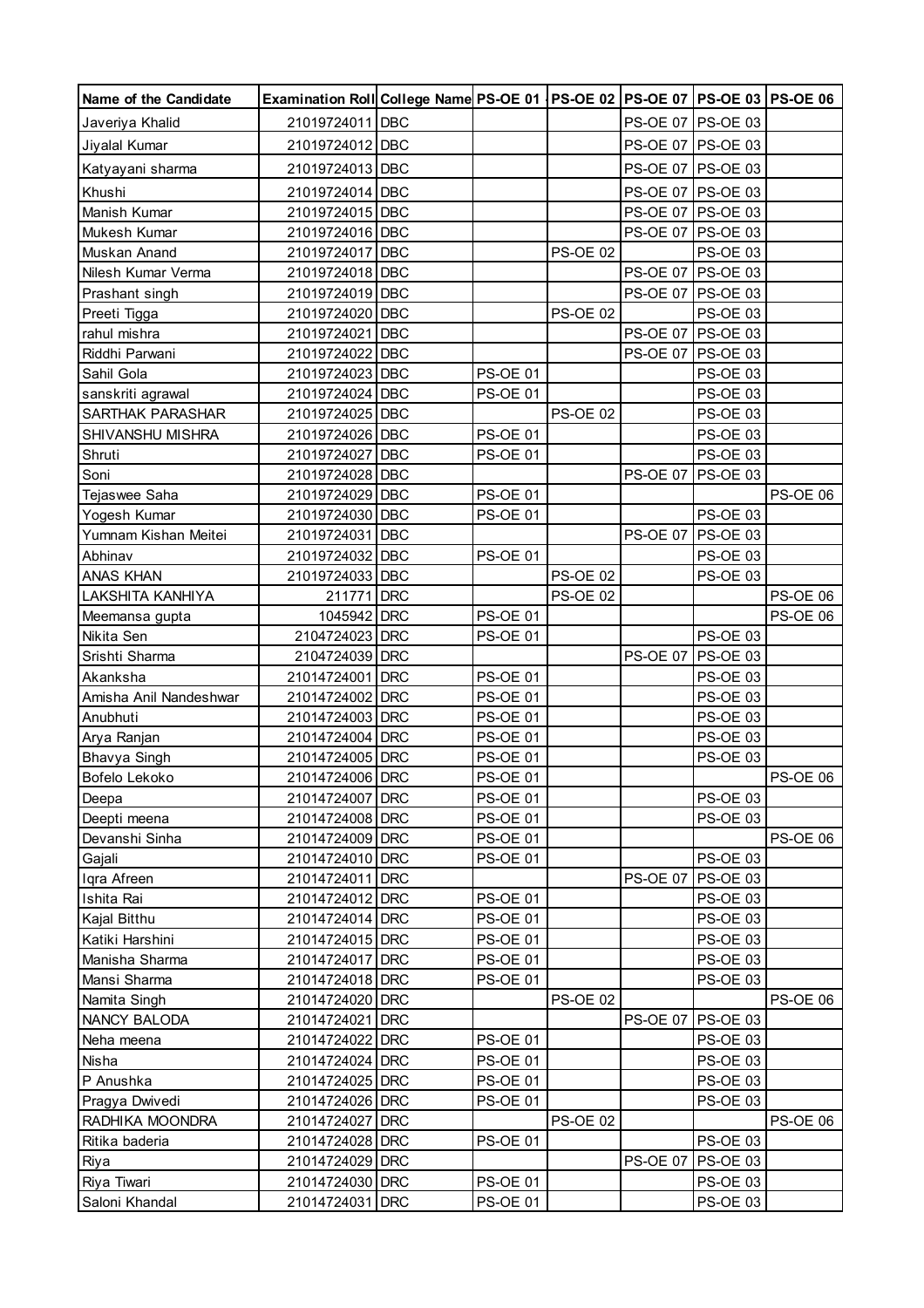| Name of the Candidate    | Examination Roll College Name PS-OE 01   PS-OE 02   PS-OE 07   PS-OE 03   PS-OE 06 |       |                 |                 |                 |                      |                 |
|--------------------------|------------------------------------------------------------------------------------|-------|-----------------|-----------------|-----------------|----------------------|-----------------|
| Sampriti Rajkhowa        | 21014724032 DRC                                                                    |       | <b>PS-OE 01</b> |                 |                 | PS-OE 03             |                 |
| Shakshi Singh            | 21014724033 DRC                                                                    |       | <b>PS-OE 01</b> |                 |                 | PS-OE 03             |                 |
| Shivani Chaubey          | 21014724034 DRC                                                                    |       | <b>PS-OE 01</b> |                 |                 | <b>PS-OE 03</b>      |                 |
| Shivanshi Rawat          | 21014724035 DRC                                                                    |       | <b>PS-OE 01</b> |                 |                 |                      | <b>PS-OE 06</b> |
| Silpi                    | 21014724036 DRC                                                                    |       | <b>PS-OE 01</b> |                 |                 | PS-OE 03             |                 |
| Simpal                   | 21014724037 DRC                                                                    |       | <b>PS-OE 01</b> |                 |                 | PS-OE 03             |                 |
| Sonali Yadav             | 21014724038 DRC                                                                    |       |                 |                 | <b>PS-OE 07</b> | <b>PS-OE 03</b>      |                 |
| Sweta Jha                | 21014724040 DRC                                                                    |       | <b>PS-OE 01</b> |                 |                 | <b>PS-OE 03</b>      |                 |
| Tshemmy Doma Lama        | 21014724041 DRC                                                                    |       | <b>PS-OE 01</b> |                 |                 | <b>PS-OE 03</b>      |                 |
| Vanshika Tiwari          | 21014724042 DRC                                                                    |       |                 | <b>PS-OE 02</b> |                 | <b>PS-OE 03</b>      |                 |
| Vinila Krishnan          | 21014724043 DRC                                                                    |       | <b>PS-OE 01</b> |                 |                 | <b>PS-OE 03</b>      |                 |
| Aarti                    | 21014724044 DRC                                                                    |       | <b>PS-OE 01</b> |                 |                 | <b>PS-OE 03</b>      |                 |
| Ananya Sinha             | 21024724001                                                                        | Gargi | <b>PS-OE 01</b> |                 |                 | <b>PS-OE 03</b>      |                 |
| Anushka yadav            | 21024724002 Gargi                                                                  |       |                 | <b>PS-OE 02</b> |                 |                      | <b>PS-OE 06</b> |
| Chahak Hurmade           | 21024724003 Gargi                                                                  |       | <b>PS-OE 01</b> |                 |                 | PS-OE 03             |                 |
| Chandrika Choudhary      | 21024724004 Gargi                                                                  |       | <b>PS-OE 01</b> |                 |                 | PS-OE 03             |                 |
| Chelsi Chawla            | 21024724005 Gargi                                                                  |       |                 |                 |                 | PS-OE 07 PS-OE 03    |                 |
| Deepali garg             | 21024724006 Gargi                                                                  |       |                 |                 |                 | PS-OE 07 PS-OE 03    |                 |
| Fiona Raval              | 21024724007                                                                        | Gargi |                 |                 |                 | PS-OE 07 PS-OE 03    |                 |
| Harnoor Kaur Sukheja     | 21024724008 Gargi                                                                  |       |                 | <b>PS-OE 02</b> |                 | <b>PS-OE 03</b>      |                 |
| Huokhrielienuo Rutsa     | 21024724009 Gargi                                                                  |       | <b>PS-OE 01</b> |                 |                 | <b>PS-OE 03</b>      |                 |
| Jeshica Saluja           | 21024724010 Gargi                                                                  |       | <b>PS-OE 01</b> |                 |                 | PS-OE 03             |                 |
| Jyoti                    | 21024724011                                                                        | Gargi |                 |                 | <b>PS-OE 07</b> | <b>PS-OE 03</b>      |                 |
|                          | 21024724012                                                                        | Gargi | <b>PS-OE 01</b> |                 |                 |                      | PS-OE 06        |
| K Hinga<br>Komal         | 21024724013 Gargi                                                                  |       | <b>PS-OE 01</b> |                 |                 | PS-OE 03             |                 |
| Monisha Dey              | 21024724014                                                                        | Gargi |                 |                 |                 | PS-OE 07 PS-OE 03    |                 |
| Neha Kumari Dagar        | 21024724015 Gargi                                                                  |       |                 |                 | <b>PS-OE 07</b> | <b>PS-OE 03</b>      |                 |
| NIKITA KAKKAR            | 21024724016 Gargi                                                                  |       | <b>PS-OE 01</b> |                 |                 | <b>PS-OE 03</b>      |                 |
| Pappala. Geethika sowmya | 21024724017                                                                        | Gargi | <b>PS-OE 01</b> |                 |                 | PS-OE 03             |                 |
| Pooja Bharti             | 21024724018                                                                        | Gargi |                 |                 | <b>PS-OE 07</b> | <b>PS-OE 03</b>      |                 |
| Prachi                   | 21024724019 Gargi                                                                  |       |                 | <b>PS-OE 02</b> |                 | PS-OE 03             |                 |
| Rasvinder kaur           | 21024724020 Gargi                                                                  |       |                 |                 |                 | PS-OE 07 PS-OE 03    |                 |
|                          |                                                                                    |       |                 |                 |                 | PS-OE 07 PS-OE 03    |                 |
| Rupali kumari pandey     | 21024724021                                                                        | Gargi |                 |                 |                 |                      |                 |
| Shreya Mahajan           | 21024724022 Gargi                                                                  |       | PS-OE 01        |                 |                 | PS-OE 03<br>PS-OE 03 |                 |
| Yashi Koushle            | 21024724024                                                                        | Gargi |                 |                 | <b>PS-OE 07</b> |                      |                 |
| Abhipsa Rakesh           | 21024724025                                                                        | Gargi | <b>PS-OE 01</b> |                 |                 | PS-OE 03             |                 |
| Tanisha                  | 2.10247E+11                                                                        | Gargi |                 |                 |                 | PS-OE 07   PS-OE 03  |                 |
| Sumer Ram                | 21026424026 Hindu                                                                  |       | <b>PS-OE 01</b> |                 |                 |                      | PS-OE 06        |
| Akash Singh              | 21026724001 Hindu                                                                  |       |                 | <b>PS-OE 02</b> |                 | <b>PS-OE 03</b>      |                 |
| Akshita Ramola           | 21026724003 Hindu                                                                  |       |                 | <b>PS-OE 02</b> |                 |                      | <b>PS-OE 06</b> |
| Aliya Saifi              | 21026724004 Hindu                                                                  |       | PS-OE 01        |                 |                 | <b>PS-OE 03</b>      |                 |
| Ambika Singh             | 21026724005 Hindu                                                                  |       | <b>PS-OE 01</b> |                 |                 | PS-OE 03             |                 |
| Archana Yadav            | 21026724006 Hindu                                                                  |       |                 |                 | <b>PS-OE 07</b> | <b>PS-OE 03</b>      |                 |
| Arpita                   | 21026724007 Hindu                                                                  |       |                 | <b>PS-OE 02</b> |                 | <b>PS-OE 03</b>      |                 |
| Aruna Limboo             | 21026724008 Hindu                                                                  |       |                 | <b>PS-OE 02</b> |                 |                      | <b>PS-OE 06</b> |
| <b>BRAJESH</b>           | 21026724009 Hindu                                                                  |       | <b>PS-OE 01</b> |                 |                 | <b>PS-OE 03</b>      |                 |
| Deeksha                  | 21026724010 Hindu                                                                  |       |                 |                 | <b>PS-OE 07</b> | <b>PS-OE 03</b>      |                 |
| Deepak Singh             | 21026724011                                                                        | Hindu |                 |                 |                 | PS-OE 07 PS-OE 03    |                 |
| <b>HIMANSHI BAHL</b>     | 21026724012 Hindu                                                                  |       | <b>PS-OE 01</b> |                 |                 | <b>PS-OE 03</b>      |                 |
| Himanshi Sharma          | 21026724013 Hindu                                                                  |       | <b>PS-OE 01</b> |                 |                 | PS-OE 03             |                 |
| Himanshu Singh           | 21026724014 Hindu                                                                  |       |                 |                 | <b>PS-OE 07</b> | <b>PS-OE 03</b>      |                 |
| Master Shivam            | 21026724015 Hindu                                                                  |       | <b>PS-OE 01</b> |                 |                 |                      | PS-OE 06        |
| Muskaan Khanna           | 21026724016 Hindu                                                                  |       | <b>PS-OE 01</b> |                 |                 | PS-OE 03             |                 |
| Palak                    | 21026724017                                                                        | Hindu |                 |                 | <b>PS-OE 07</b> | <b>PS-OE 03</b>      |                 |
| Parvathi S               | 21026724019 Hindu                                                                  |       |                 | <b>PS-OE 02</b> |                 |                      | <b>PS-OE 06</b> |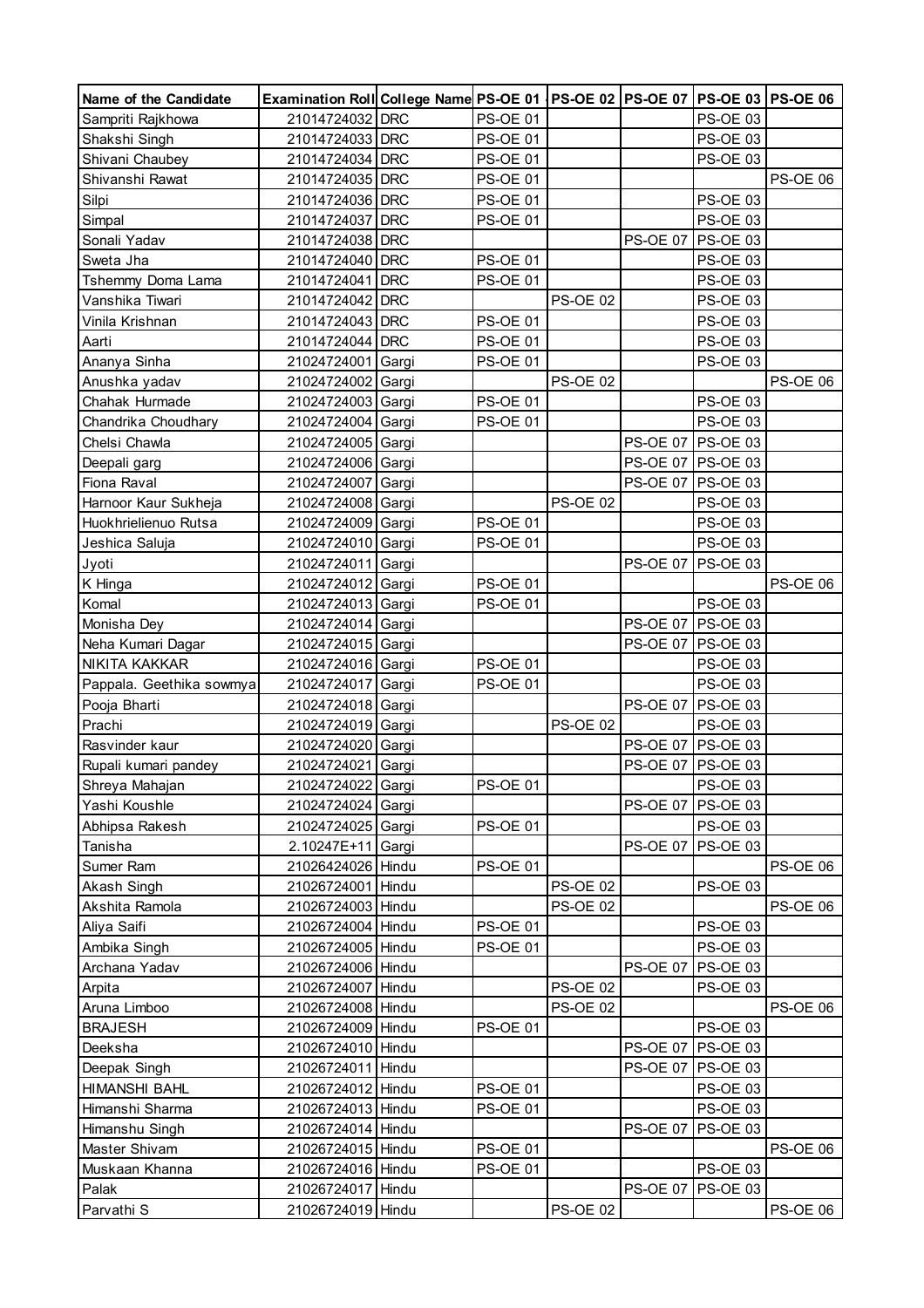| Name of the Candidate           | Examination Roll College Name PS-OE 01   PS-OE 02   PS-OE 07   PS-OE 03   PS-OE 06 |                 |                 |                 |                     |                 |
|---------------------------------|------------------------------------------------------------------------------------|-----------------|-----------------|-----------------|---------------------|-----------------|
| Pidathala Sagar                 | 21026724020 Hindu                                                                  | PS-OE 01        |                 |                 | PS-OE 03            |                 |
| PRANAW SINGH                    | 21026724021 Hindu                                                                  | <b>PS-OE 01</b> |                 |                 | PS-OE 03            |                 |
| PRIYAL CHOUDHARY                | 21026724022 Hindu                                                                  |                 |                 | <b>PS-OE 07</b> | <b>PS-OE 03</b>     |                 |
| Rahul Raj                       | 21026724023 Hindu                                                                  |                 | <b>PS-OE 02</b> |                 |                     | <b>PS-OE 06</b> |
| Shubham Anand                   | 21026724024 Hindu                                                                  |                 |                 |                 | PS-OE 07 PS-OE 03   |                 |
| Sirikorn Thareeratanavibool     | 21026724025 Hindu                                                                  |                 | <b>PS-OE 02</b> |                 |                     | <b>PS-OE 06</b> |
| Tinku jangral                   | 21026724027 Hindu                                                                  | <b>PS-OE 01</b> |                 |                 | PS-OE 03            |                 |
| Aaryaveer Chauhan               | 21026724028 Hindu                                                                  | <b>PS-OE 01</b> |                 |                 | <b>PS-OE 03</b>     |                 |
| Uddeshya Singh                  | 21026724029 Hindu                                                                  | <b>PS-OE 01</b> |                 |                 | <b>PS-OE 03</b>     |                 |
| Anamika Pandey                  | 20129724001 IP College                                                             | <b>PS-OE 01</b> |                 |                 | <b>PS-OE 03</b>     |                 |
| Ankita Chettri                  | 21029724002 IP College                                                             | <b>PS-OE 01</b> |                 |                 | <b>PS-OE 03</b>     |                 |
| Ayushi uttam                    | 21029724003 IP College                                                             | <b>PS-OE 01</b> |                 |                 |                     | <b>PS-OE 06</b> |
| Bery Sarma                      | 21029724004 IP College                                                             |                 | <b>PS-OE 02</b> |                 | <b>PS-OE 03</b>     |                 |
| Chedipothula Vandana            | 21029724005 IP College                                                             | <b>PS-OE 01</b> |                 |                 | PS-OE 03            |                 |
| Devyani Talwar                  | 21029724006 IP College                                                             |                 | <b>PS-OE 02</b> |                 |                     | PS-OE 06        |
| Dikshita Das                    | 21029724007 IP College                                                             | <b>PS-OE 01</b> |                 |                 | <b>PS-OE 03</b>     |                 |
| Himanshi bansal                 | 21029724008 IP College                                                             |                 |                 |                 | PS-OE 07 PS-OE 03   |                 |
| Hitakshi sharma                 | 21029724009 IP College                                                             |                 |                 |                 | PS-OE 07 PS-OE 03   |                 |
| Jaspreet Kaur                   | 21029724010 IP College                                                             | <b>PS-OE 01</b> |                 |                 |                     | <b>PS-OE 06</b> |
| Khushi Sharma                   | 21029724011 IP College                                                             |                 |                 |                 | PS-OE 07 PS-OE 03   |                 |
| KM DEEPTI PRATAP                | 21029724012 IP College                                                             |                 |                 |                 | PS-OE 07 PS-OE 03   |                 |
| <b>LAVI SINGH</b>               | 21029724013 IP College                                                             | <b>PS-OE 01</b> |                 |                 | PS-OE 03            |                 |
| Meenakshi yadav                 | 21029724014 IP College                                                             |                 |                 |                 | PS-OE 07   PS-OE 03 |                 |
| Namrata Doley                   | 21029724015 IP College                                                             |                 | <b>PS-OE 02</b> |                 |                     | <b>PS-OE 06</b> |
| Priya                           | 21029724016 IP College                                                             |                 |                 |                 | PS-OE 07 PS-OE 03   |                 |
| Priyanshi                       | 21029724017 IP College                                                             |                 |                 |                 | PS-OE 07 PS-OE 03   |                 |
| Reena                           | 21029724018 IP College                                                             |                 |                 | <b>PS-OE 07</b> |                     | PS-OE 06        |
| Reena                           | 21029724019 IP College                                                             |                 |                 |                 | PS-OE 07 PS-OE 03   |                 |
| Sapna Kothari                   | 21029724020 IP College                                                             |                 | <b>PS-OE 02</b> |                 |                     | PS-OE 06        |
| Shriya Parashar                 | 21029724021 IP College                                                             | <b>PS-OE 01</b> |                 |                 | <b>PS-OE 03</b>     |                 |
| Sonali Pal                      | 21029724022 IP College                                                             | <b>PS-OE 01</b> |                 |                 | <b>PS-OE 03</b>     |                 |
| Akanksha Shukla                 | 21029724025 IP College                                                             |                 | <b>PS-OE 02</b> |                 | <b>PS-OE 03</b>     |                 |
| T. Algeria Kom                  | 21029724042 IP College                                                             |                 |                 | <b>PS-OE 07</b> | <b>PS-OE 03</b>     |                 |
| HARINANDANA S                   | 21031724001 JDMC                                                                   | <b>PS-OE 01</b> |                 |                 | PS-OE 03            |                 |
| Himanshi godara                 | 21031724002 JDMC                                                                   | <b>PS-OE 01</b> |                 |                 | PS-OE 03            |                 |
| Khushi jha                      | 21031724003 JDMC                                                                   |                 |                 | <b>PS-OE 07</b> | <b>PS-OE 03</b>     |                 |
| Khushi Tomar                    | 21031724004 JDMC                                                                   |                 | <b>PS-OE 02</b> |                 | PS-OE 03            |                 |
| Manisha Jakhar                  | 21031724005 JDMC                                                                   |                 | <b>PS-OE 02</b> |                 | PS-OE 03            |                 |
| Noori                           | 21031724006 JDMC                                                                   |                 | <b>PS-OE 02</b> |                 | <b>PS-OE 03</b>     |                 |
|                                 | 21031724007 JDMC                                                                   | <b>PS-OE 01</b> |                 |                 | <b>PS-OE 03</b>     |                 |
| Pragati Jaiswal<br>Shikha Meena | 21031724008 JDMC                                                                   | <b>PS-OE 01</b> |                 |                 | PS-OE 03            |                 |
|                                 | 21031724009 JDMC                                                                   |                 |                 | <b>PS-OE 07</b> | <b>PS-OE 03</b>     |                 |
| Shruti Upadhyay                 | 21031724010 JDMC                                                                   |                 |                 |                 |                     |                 |
| SHWETA KUMARI                   | 21031724011 JDMC                                                                   |                 | <b>PS-OE 02</b> |                 | PS-OE 07   PS-OE 03 |                 |
| Violeena Roy                    |                                                                                    |                 |                 |                 | PS-OE 03            |                 |
| Bhawna                          | 21031724012 JDMC                                                                   |                 |                 |                 | PS-OE 07   PS-OE 03 |                 |
| Chanda                          | 21033724001 Kalindi                                                                |                 |                 |                 | PS-OE 07 PS-OE 03   |                 |
| Fatima Sogra                    | 21033724002 Kalindi                                                                |                 |                 |                 | PS-OE 07 PS-OE 03   |                 |
| Gowri. M                        | 21033724003 Kalindi                                                                | <b>PS-OE 01</b> |                 |                 | PS-OE 03            |                 |
| Monika                          | 21033724004 Kalindi                                                                |                 | <b>PS-OE 02</b> |                 | <b>PS-OE 03</b>     |                 |
| Namita sharma                   | 21033724005 Kalindi                                                                | <b>PS-OE 01</b> |                 |                 | PS-OE 03            |                 |
| POOJA                           | 21033724006 Kalindi                                                                | <b>PS-OE 01</b> |                 |                 | <b>PS-OE 03</b>     |                 |
| Pooja Saini                     | 21033724007 Kalindi                                                                |                 |                 | <b>PS-OE 07</b> | <b>PS-OE 03</b>     |                 |
| Prateeksha Guru                 | 21033724008 Kalindi                                                                | <b>PS-OE 01</b> |                 |                 | PS-OE 03            |                 |
| Sweksha Gautam                  | 21033724009 Kalindi                                                                |                 |                 | <b>PS-OE 07</b> | <b>PS-OE 03</b>     |                 |
| Tanishq Kumar                   | 21033724011 Kalindi                                                                | <b>PS-OE 01</b> |                 |                 | PS-OE 03            |                 |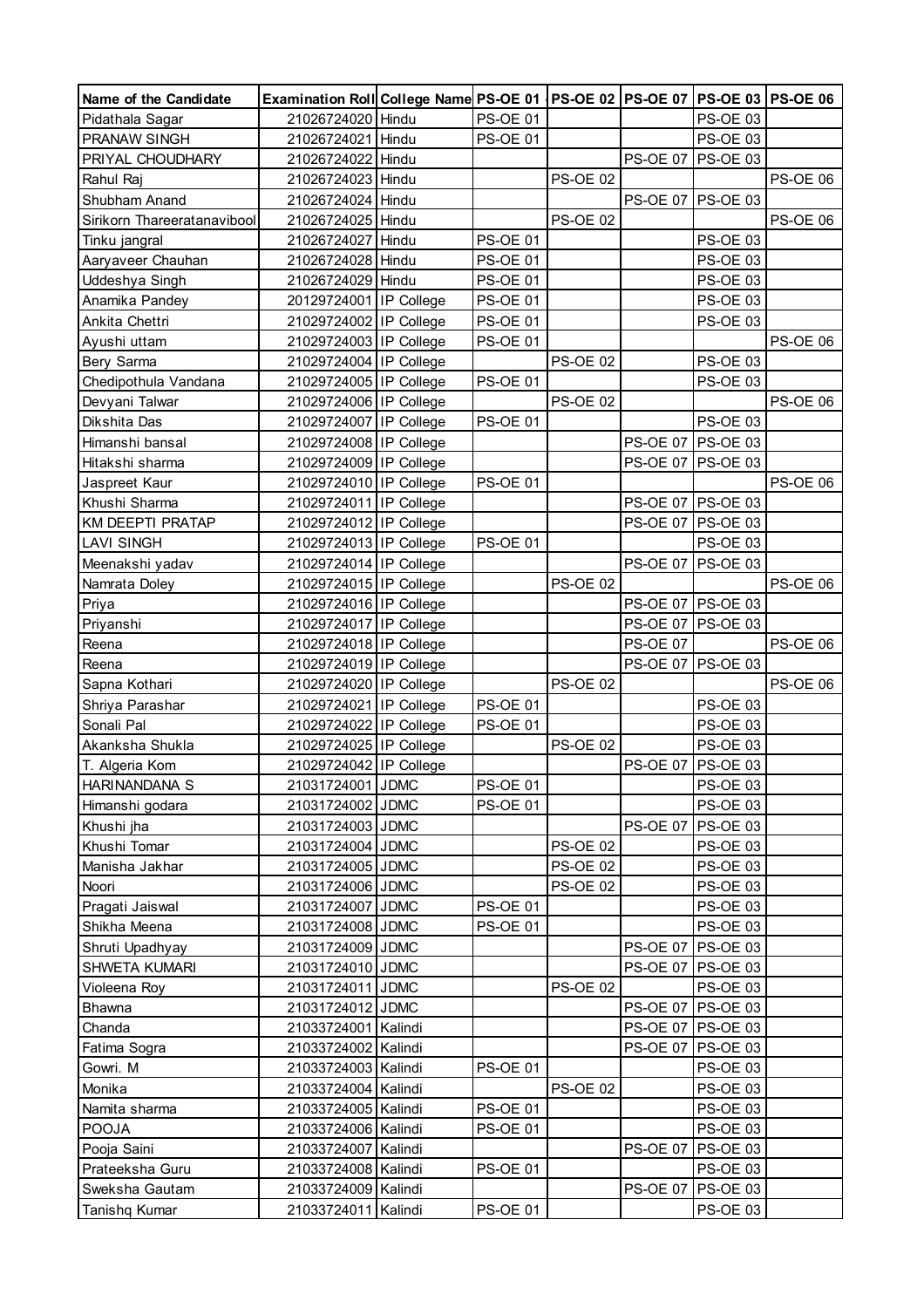| Name of the Candidate          | Examination Roll College Name PS-OE 01   PS-OE 02   PS-OE 07   PS-OE 03   PS-OE 06 |        |                 |                 |                 |                      |                 |
|--------------------------------|------------------------------------------------------------------------------------|--------|-----------------|-----------------|-----------------|----------------------|-----------------|
| Anjali                         | 21033724012 Kalindi                                                                |        |                 |                 |                 | PS-OE 07 PS-OE 03    |                 |
| <b>AKASH TYAGI</b>             | 21068724001 Khalsa                                                                 |        | <b>PS-OE 01</b> |                 |                 |                      | <b>PS-OE 06</b> |
| Anand Prakash                  | 21068724002 Khalsa                                                                 |        |                 |                 | <b>PS-OE 07</b> | <b>PS-OE 03</b>      |                 |
| Anjali Pal                     | 21068724003 Khalsa                                                                 |        |                 | <b>PS-OE 02</b> |                 | PS-OE 03             |                 |
| Harsh Kumar                    | 21068724004 Khalsa                                                                 |        | <b>PS-OE 01</b> |                 |                 | PS-OE 03             |                 |
| Lovenesh Chaudhary             | 21068724005 Khalsa                                                                 |        | <b>PS-OE 01</b> |                 |                 | <b>PS-OE 03</b>      |                 |
| Manshi                         | 21068724006 Khalsa                                                                 |        |                 | <b>PS-OE 02</b> |                 |                      | <b>PS-OE 06</b> |
| Nooba                          | 21068724007                                                                        | Khalsa |                 |                 |                 | PS-OE 07 PS-OE 03    |                 |
| Vivek Sumberia                 | 21068724008 Khalsa                                                                 |        |                 |                 |                 | PS-OE 07 PS-OE 03    |                 |
| Ahmad Khesraw Sharifi          | 21068724009 Khalsa                                                                 |        |                 | <b>PS-OE 02</b> |                 |                      | <b>PS-OE 06</b> |
| Joshua lobo                    | 00                                                                                 | Khalsa |                 |                 |                 | PS-OE 07 PS-OE 03    |                 |
| Pawan Kumar                    | 2157154 KMC                                                                        |        | <b>PS-OE 01</b> |                 |                 | PS-OE 03             |                 |
| Akanksha                       | 18026527102 KMC                                                                    |        | <b>PS-OE 01</b> |                 |                 | PS-OE 03             |                 |
| Akanksha singh                 | 18075527002 KMC                                                                    |        | <b>PS-OE 01</b> |                 |                 | PS-OE 03             |                 |
| Ajaz Ahmed                     | 21036724001 KMC                                                                    |        |                 |                 | <b>PS-OE 07</b> | <b>PS-OE 03</b>      |                 |
| Akanksha                       | 21036724002 KMC                                                                    |        | <b>PS-OE 01</b> |                 |                 | <b>PS-OE 03</b>      |                 |
| Amit Kumar Yadav               | 21036724005 KMC                                                                    |        |                 |                 |                 | PS-OE 07 PS-OE 03    |                 |
| Amjad Ali                      | 21036724006 KMC                                                                    |        | <b>PS-OE 01</b> |                 |                 | <b>PS-OE 03</b>      |                 |
| Anshu Khandelwal               | 21036724007 KMC                                                                    |        |                 |                 |                 | PS-OE 07 PS-OE 03    |                 |
|                                | 21036724008 KMC                                                                    |        |                 |                 |                 | PS-OE 07 PS-OE 03    |                 |
| Apoorva Shakya                 | 21036724009 KMC                                                                    |        | <b>PS-OE 01</b> |                 |                 |                      |                 |
| Barsha parida<br>Bharti Sharma | 21036724010 KMC                                                                    |        | <b>PS-OE 01</b> |                 |                 | PS-OE 03<br>PS-OE 03 |                 |
|                                |                                                                                    |        |                 |                 |                 |                      |                 |
| Chanchal Sharma                | 21036724011 KMC                                                                    |        | <b>PS-OE 01</b> |                 |                 | PS-OE 03             |                 |
| Gunjan Meena                   | 21036724012 KMC                                                                    |        | <b>PS-OE 01</b> |                 |                 | <b>PS-OE 03</b>      |                 |
| H PADMA PRIYA                  | 21036724014 KMC                                                                    |        |                 |                 | <b>PS-OE 07</b> | <b>PS-OE 03</b>      |                 |
| Hemendra Pratap Singh          | 21036724015 KMC                                                                    |        | <b>PS-OE 01</b> |                 |                 | <b>PS-OE 03</b>      |                 |
| Kanchan                        | 21036724016 KMC                                                                    |        | <b>PS-OE 01</b> |                 |                 | PS-OE 03             |                 |
| Karamdeep Kaur                 | 21036724017 KMC                                                                    |        | <b>PS-OE 01</b> |                 |                 | <b>PS-OE 03</b>      |                 |
| Khwaish Rana                   | 21036724018 KMC                                                                    |        |                 |                 | <b>PS-OE 07</b> | <b>PS-OE 03</b>      |                 |
| Krishti Das                    | 21036724020 KMC                                                                    |        | <b>PS-OE 01</b> |                 |                 |                      | <b>PS-OE 06</b> |
| Kuldeep singh                  | 21036724021 KMC                                                                    |        | <b>PS-OE 01</b> |                 |                 | PS-OE 03             |                 |
| Lokesh Saini                   | 21036724022 KMC                                                                    |        | <b>PS-OE 01</b> |                 |                 | PS-OE 03             |                 |
| Mohammad Amir                  | 21036724023 KMC                                                                    |        | <b>PS-OE 01</b> |                 |                 | PS-OE 03             |                 |
| Naveen Kumar                   | 21036724024 KMC                                                                    |        | <b>PS-OE 01</b> |                 |                 | PS-OE 03             |                 |
| Neha Tiwari                    | 21036724025 KMC                                                                    |        |                 |                 | <b>PS-OE 07</b> | <b>PS-OE 03</b>      |                 |
| <b>PARVEEN KUMAR</b>           | 21036724026 KMC                                                                    |        | <b>PS-OE 01</b> |                 |                 | PS-OE 03             |                 |
| Piyush yadav                   | 21036724028 KMC                                                                    |        |                 | <b>PS-OE 02</b> |                 | PS-OE 03             |                 |
| Priya Singh                    | 21036724029 KMC                                                                    |        | <b>PS-OE 01</b> |                 |                 | PS-OE 03             |                 |
| Priyanshu Agarwal              | 21036724030 KMC                                                                    |        | <b>PS-OE 01</b> |                 |                 | PS-OE 03             |                 |
| RAJNAYAN PRASAD                | 21036724031 KMC                                                                    |        |                 | <b>PS-OE 02</b> |                 | PS-OE 03             |                 |
| Ramesh Gupta                   | 21036724032 KMC                                                                    |        | <b>PS-OE 01</b> |                 |                 |                      | <b>PS-OE 06</b> |
| Sahil                          | 21036724033 KMC                                                                    |        |                 |                 | <b>PS-OE 07</b> | PS-OE 03             |                 |
| Sai Krishna                    | 21036724034 KMC                                                                    |        | <b>PS-OE 01</b> |                 |                 | <b>PS-OE 03</b>      |                 |
| Saurav Bansal                  | 21036724035 KMC                                                                    |        |                 |                 | <b>PS-OE 07</b> | PS-OE 03             |                 |
| Shikha Vasishta                | 21036724036 KMC                                                                    |        |                 |                 | <b>PS-OE 07</b> | <b>PS-OE 03</b>      |                 |
| shirin kaul                    | 21036724037 KMC                                                                    |        | <b>PS-OE 01</b> |                 |                 |                      | <b>PS-OE 06</b> |
| Shubham Shukla                 | 21036724038 KMC                                                                    |        | <b>PS-OE 01</b> |                 |                 | PS-OE 03             |                 |
| Subhash                        | 21036724039 KMC                                                                    |        |                 |                 | <b>PS-OE 07</b> | <b>PS-OE 03</b>      |                 |
| Suman Meena                    | 21036724040 KMC                                                                    |        |                 | <b>PS-OE 02</b> |                 | <b>PS-OE 03</b>      |                 |
| <b>Tenzin Passang</b>          | 21036724041 KMC                                                                    |        |                 |                 |                 | PS-OE 07 PS-OE 03    |                 |
| Unnati Yadav                   | 21036724042 KMC                                                                    |        |                 |                 |                 | PS-OE 07   PS-OE 03  |                 |
| Vikram arjun                   | 21036724043 KMC                                                                    |        | <b>PS-OE 01</b> |                 |                 | PS-OE 03             |                 |
| Vikrant Mishra                 | 21036724044 KMC                                                                    |        | <b>PS-OE 01</b> |                 |                 |                      | PS-OE 06        |
| Vipul Kumar Pandey             | 21036724045 KMC                                                                    |        |                 |                 |                 | PS-OE 07 PS-OE 03    |                 |
| Yaghvi Vaishnav                | 21036724046 KMC                                                                    |        |                 |                 |                 | PS-OE 07 PS-OE 03    |                 |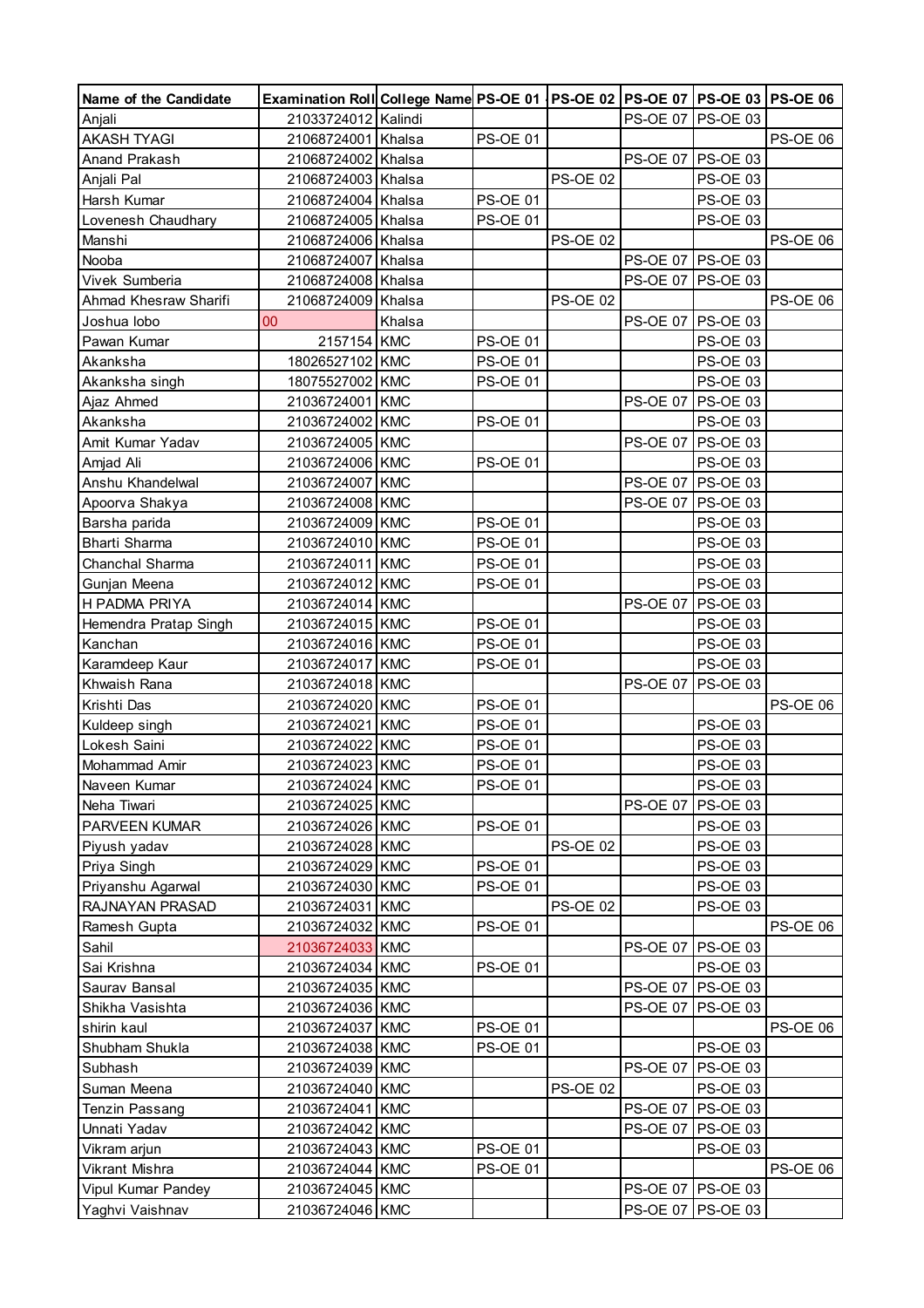| Name of the Candidate | Examination Roll College Name PS-OE 01   PS-OE 02   PS-OE 07   PS-OE 03   PS-OE 06 |            |                 |                 |                 |                          |                 |
|-----------------------|------------------------------------------------------------------------------------|------------|-----------------|-----------------|-----------------|--------------------------|-----------------|
| Yogendra Kumar Pandey | 21036724047 KMC                                                                    |            |                 |                 |                 | PS-OE 07 PS-OE 03        |                 |
| Yuvvraj Singh         | 21036724048 KMC                                                                    |            |                 | <b>PS-OE 02</b> |                 |                          | <b>PS-OE 06</b> |
| Abhishek Mishra       | 21036724049 KMC                                                                    |            | <b>PS-OE 01</b> |                 |                 | PS-OE 03                 |                 |
| Deepak kumar          | 21036724051 KMC                                                                    |            |                 |                 | <b>PS-OE 07</b> | <b>PS-OE 03</b>          |                 |
| RAJESH GUPTA          | 000                                                                                | <b>KMC</b> | <b>PS-OE 01</b> |                 |                 |                          | <b>PS-OE 06</b> |
| Alankrita Kalia       | 21034724001 KNC                                                                    |            | <b>PS-OE 01</b> |                 |                 | PS-OE 03                 |                 |
| Anjalee Kumari        | 21034724002 KNC                                                                    |            | <b>PS-OE 01</b> |                 |                 |                          | <b>PS-OE 06</b> |
| Anjal soni            | 21034724003 KNC                                                                    |            |                 |                 |                 | PS-OE 07 PS-OE 03        |                 |
| Anjali Tomar          | 21034724004 KNC                                                                    |            |                 |                 |                 | PS-OE 07 PS-OE 03        |                 |
| Ankita Nayak          | 21034724005 KNC                                                                    |            |                 | <b>PS-OE 02</b> |                 | PS-OE 03                 |                 |
| Ashna Joseph          | 21034724006 KNC                                                                    |            | <b>PS-OE 01</b> |                 |                 | <b>PS-OE 03</b>          |                 |
| Avnit kaur            | 21034724007 KNC                                                                    |            | <b>PS-OE 01</b> |                 |                 | <b>PS-OE 03</b>          |                 |
| Banani Ghosh          | 21034724008 KNC                                                                    |            | <b>PS-OE 01</b> |                 |                 | PS-OE 03                 |                 |
| Bantirani Patro       | 21034724009 KNC                                                                    |            |                 | <b>PS-OE 02</b> |                 |                          | PS-OE 06        |
| Barasha Barman        | 21034724010 KNC                                                                    |            |                 | <b>PS-OE 02</b> |                 |                          | PS-OE 06        |
| <b>Bhawna Rathore</b> | 21034724011 KNC                                                                    |            |                 | <b>PS-OE 02</b> |                 | <b>PS-OE 03</b>          |                 |
| Bipasha Bhowal        | 21034724012 KNC                                                                    |            |                 |                 | <b>PS-OE 07</b> | <b>PS-OE 03</b>          |                 |
| Gayatri               | 21034724013 KNC                                                                    |            | <b>PS-OE 01</b> |                 |                 | PS-OE 03                 |                 |
| Ishita Singh          | 21034724014 KNC                                                                    |            | <b>PS-OE 01</b> |                 |                 |                          | <b>PS-OE 06</b> |
| Janvi Verma           | 21034724015 KNC                                                                    |            | <b>PS-OE 01</b> |                 |                 | PS-OE 03                 |                 |
| KAJAL MISHRA          | 21034724016 KNC                                                                    |            |                 |                 |                 | PS-OE 07 PS-OE 03        |                 |
| Kiran Karki           | 21034724017 KNC                                                                    |            |                 |                 |                 | PS-OE 07   PS-OE 03      |                 |
| Krishna priya K       | 21034724019 KNC                                                                    |            | <b>PS-OE 01</b> |                 |                 |                          | <b>PS-OE 06</b> |
| Neha Kumari           | 21034724020 KNC                                                                    |            | <b>PS-OE 01</b> |                 |                 |                          | <b>PS-OE 06</b> |
| Nerissa Hameed TK     | 21034724022 KNC                                                                    |            | <b>PS-OE 01</b> |                 |                 | PS-OE 03                 |                 |
| Nidhi Yadav           | 21034724023 KNC                                                                    |            | <b>PS-OE 01</b> |                 |                 | <b>PS-OE 03</b>          |                 |
| Niharika Yadav        | 21034724024 KNC                                                                    |            | <b>PS-OE 01</b> |                 |                 | <b>PS-OE 03</b>          |                 |
| Nishu                 | 21034724025 KNC                                                                    |            | <b>PS-OE 01</b> |                 |                 | PS-OE 03                 |                 |
| Nonika K. Zhimomi     | 21034724026 KNC                                                                    |            |                 | <b>PS-OE 02</b> |                 | PS-OE 03                 |                 |
| Olka Langeh           | 21034724027 KNC                                                                    |            |                 |                 | <b>PS-OE 07</b> | <b>PS-OE 03</b>          |                 |
| Pujashree Patar       | 21034724028 KNC                                                                    |            |                 |                 |                 | PS-OE 07 PS-OE 03        |                 |
| Ragini Jha            | 21034724029 KNC                                                                    |            | <b>PS-OE 01</b> |                 |                 | <b>PS-OE 03</b>          |                 |
| <b>RAJNI</b>          | 21034724030 KNC                                                                    |            |                 |                 |                 | PS-OE 07 PS-OE 03        |                 |
| Rinki Devi            | 21034724031 KNC                                                                    |            |                 | <b>PS-OE 02</b> |                 | <b>PS-OE 03</b>          |                 |
| Rishu Verma           | 21034724032 KNC                                                                    |            |                 |                 |                 | <b>PS-OE 07 PS-OE 03</b> |                 |
| Sajal yadav           | 21034724033 KNC                                                                    |            | <b>PS-OE 01</b> |                 |                 |                          | <b>PS-OE 06</b> |
| Tushita chandra       | 21034724034 KNC                                                                    |            |                 |                 |                 | PS-OE 07 PS-OE 03        |                 |
| <b>AKSHATA RAWAT</b>  | 21034724035 KNC                                                                    |            | <b>PS-OE 01</b> |                 |                 | PS-OE 03                 |                 |
| ANJIMA BRAHMA         | 21040724001 LBC                                                                    |            | <b>PS-OE 01</b> |                 |                 | <b>PS-OE 03</b>          |                 |
| Annie Devi Soraisham  | 21040724003 LBC                                                                    |            |                 |                 | <b>PS-OE 07</b> | PS-OE 03                 |                 |
| AYUSHI KUMARI         | 21040724004 LBC                                                                    |            | <b>PS-OE 01</b> |                 |                 | <b>PS-OE 03</b>          |                 |
| Bhavya Singh          | 21040724005 LBC                                                                    |            |                 | <b>PS-OE 02</b> |                 |                          | <b>PS-OE 06</b> |
| Karoona Kumari        | 21040724006 LBC                                                                    |            |                 |                 |                 | PS-OE 07 PS-OE 03        |                 |
| Komal Tiwari          | 21040724007 LBC                                                                    |            |                 |                 |                 | PS-OE 07   PS-OE 03      |                 |
| Lipsa rani Dehury     | 21040724008 LBC                                                                    |            | <b>PS-OE 01</b> |                 |                 | <b>PS-OE 03</b>          |                 |
| NANCY ARORA           | 21040724009 LBC                                                                    |            | <b>PS-OE 01</b> |                 |                 | PS-OE 03                 |                 |
|                       | 21040724010 LBC                                                                    |            | <b>PS-OE 01</b> |                 |                 | PS-OE 03                 |                 |
| Sanjana Agrawal       | 21040724011 LBC                                                                    |            |                 | <b>PS-OE 02</b> |                 | PS-OE 03                 |                 |
| Shalwi Angel Tigga    |                                                                                    |            |                 |                 |                 |                          |                 |
| Shikha                | 21040724012 LBC                                                                    |            |                 |                 |                 | PS-OE 07   PS-OE 03      |                 |
| Shruti Rathore        | 21040724013 LBC                                                                    |            |                 |                 |                 | PS-OE 07   PS-OE 03      |                 |
| Sneha Yadav           | 21040724014 LBC                                                                    |            |                 |                 | <b>PS-OE 07</b> |                          | <b>PS-OE 06</b> |
| Vandana               | 21040724015 LBC                                                                    |            | <b>PS-OE 01</b> |                 |                 | <b>PS-OE 03</b>          |                 |
| Vedika Pundeer        | 21040724016 LBC                                                                    |            | <b>PS-OE 01</b> |                 |                 | PS-OE 03                 |                 |
| Anjali                | 21040724017 LBC                                                                    |            |                 |                 | <b>PS-OE 07</b> | <b>PS-OE 03</b>          |                 |
| Alankrita Verma       | 21039724001 LSR                                                                    |            |                 |                 | <b>PS-OE 07</b> |                          | <b>PS-OE 06</b> |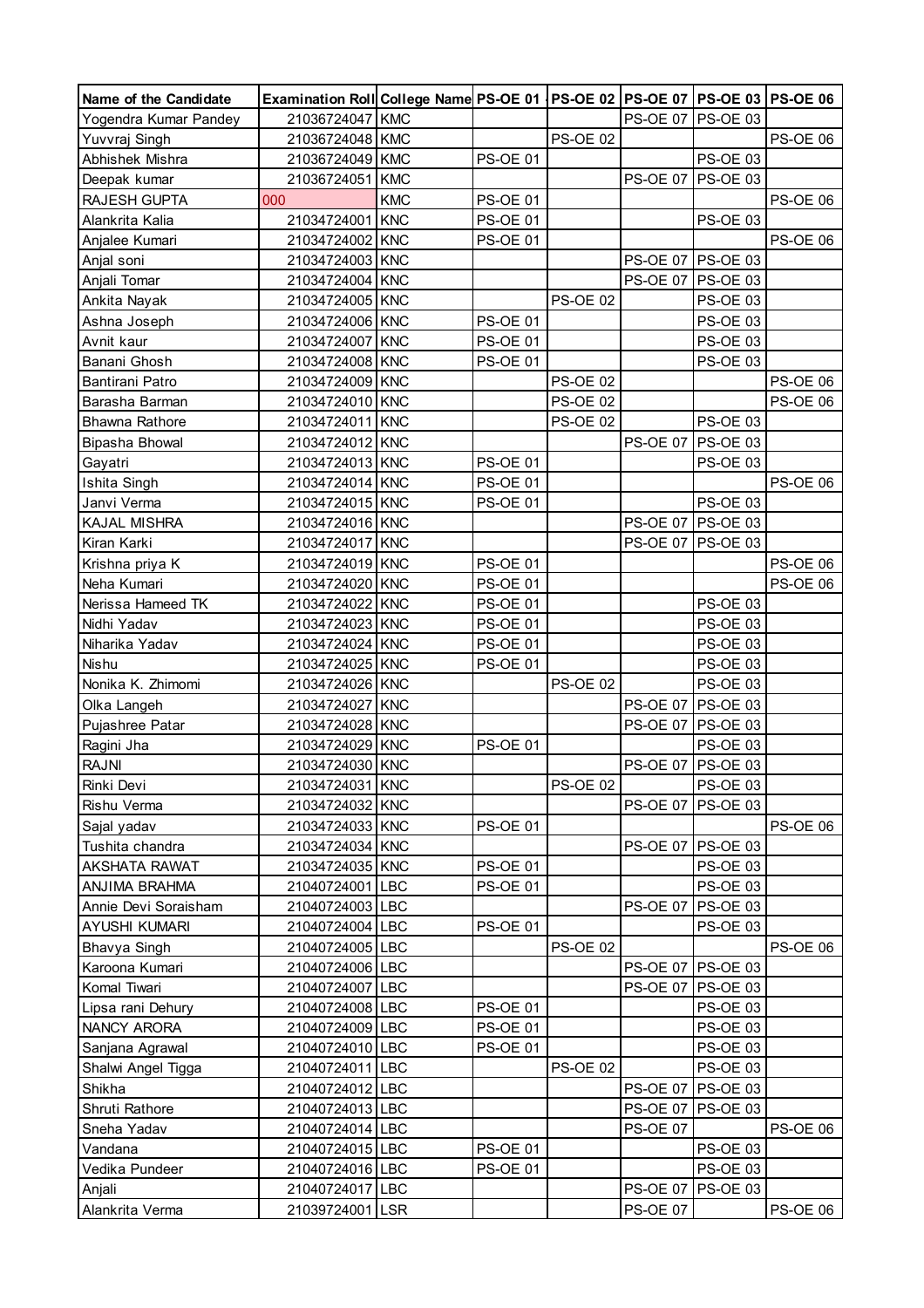| Name of the Candidate             | Examination Roll College Name PS-OE 01   PS-OE 02   PS-OE 07   PS-OE 03   PS-OE 06 |            |                 |                 |                   |                                    |                 |
|-----------------------------------|------------------------------------------------------------------------------------|------------|-----------------|-----------------|-------------------|------------------------------------|-----------------|
| Amisha Budhraja                   | 21039724002 LSR                                                                    |            | PS-OE 01        |                 |                   | PS-OE 03                           |                 |
| <b>ANANYA NEGI</b>                | 21039724003 LSR                                                                    |            | <b>PS-OE 01</b> |                 |                   | PS-OE 03                           |                 |
| Anjali Kumari                     | 21039724004 LSR                                                                    |            |                 | <b>PS-OE 02</b> |                   |                                    | PS-OE 06        |
| Ashima Srivastava                 | 21039724005 LSR                                                                    |            |                 |                 | PS-OE 07 PS-OE 03 |                                    |                 |
| Bibhuti Priya                     | 21039724006 LSR                                                                    |            |                 |                 |                   | PS-OE 07 PS-OE 03                  |                 |
| Liza Gogoi                        | 21039724007 LSR                                                                    |            | <b>PS-OE 01</b> |                 |                   | PS-OE 03                           |                 |
| Maitreyi Pradhan                  | 21039724008 LSR                                                                    |            | <b>PS-OE 01</b> |                 |                   | PS-OE 03                           |                 |
| Mansi Bibyan                      | 21039724009 LSR                                                                    |            | <b>PS-OE 01</b> |                 |                   | PS-OE 03                           |                 |
| Mehvish Rashid                    | 21039724010 LSR                                                                    |            | <b>PS-OE 01</b> |                 |                   | PS-OE 03                           |                 |
| R. Swathi                         | 21039724013 LSR                                                                    |            |                 | <b>PS-OE 02</b> |                   | PS-OE 03                           |                 |
| Ravina kumari                     | 21039724014 LSR                                                                    |            | <b>PS-OE 01</b> |                 |                   | PS-OE 03                           |                 |
| Rimsha Khan                       | 21039724015 LSR                                                                    |            |                 |                 | <b>PS-OE 07</b>   | <b>PS-OE 03</b>                    |                 |
| Sakshi Rai                        | 21039724016 LSR                                                                    |            | <b>PS-OE 01</b> |                 |                   | <b>PS-OE 03</b>                    |                 |
| Shivangi Patel                    | 21039724017                                                                        | <b>LSR</b> |                 | <b>PS-OE 02</b> |                   | PS-OE 03                           |                 |
| Sujata Rajput                     | 21039724018 LSR                                                                    |            | <b>PS-OE 01</b> |                 |                   |                                    | PS-OE 06        |
| Utkarsha Bhardwaj                 | 21039724020 LSR                                                                    |            |                 | <b>PS-OE 02</b> |                   | <b>PS-OE 03</b>                    |                 |
| Aastha Drall                      | 21039724021                                                                        | LSR        |                 | <b>PS-OE 02</b> |                   |                                    | PS-OE 06        |
| Amrita Rani                       | 21043724001                                                                        | Maitreyi   | <b>PS-OE 01</b> |                 |                   | PS-OE 03                           |                 |
| Anusha Khurana                    | 21043724002 Maitreyi                                                               |            | <b>PS-OE 01</b> |                 |                   | <b>PS-OE 03</b>                    |                 |
| Anushka Singh                     | 21043724003 Maitreyi                                                               |            |                 | <b>PS-OE 02</b> |                   |                                    | PS-OE 06        |
| Ekta malik                        | 21043724004 Maitreyi                                                               |            | <b>PS-OE 01</b> |                 |                   |                                    | <b>PS-OE 06</b> |
| Garima Pal                        | 21043724005 Maitreyi                                                               |            |                 |                 |                   | PS-OE 07 PS-OE 03                  |                 |
| Himani Verma                      | 21043724006 Maitreyi                                                               |            |                 |                 |                   | PS-OE 07   PS-OE 03                |                 |
| Himanshi Mehra                    | 21043724007 Maitreyi                                                               |            | <b>PS-OE 01</b> |                 |                   |                                    | PS-OE 06        |
| <b>JYOTISNA TIWARI</b>            | 21043724008 Maitreyi                                                               |            | <b>PS-OE 01</b> |                 |                   | <b>PS-OE 03</b>                    |                 |
| JYOTSNA YADAV                     | 21043724009 Maitreyi                                                               |            | <b>PS-OE 01</b> |                 |                   |                                    | <b>PS-OE 06</b> |
| <b>KAUSHIKI</b>                   | 21043724010 Maitreyi                                                               |            | <b>PS-OE 01</b> |                 |                   | <b>PS-OE 03</b>                    |                 |
| Komal sharma                      | 21043724011 Maitreyi                                                               |            |                 |                 |                   | PS-OE 07 PS-OE 03                  |                 |
| Komal yadav                       | 21043724012 Maitreyi                                                               |            |                 | <b>PS-OE 02</b> |                   | <b>PS-OE 03</b>                    |                 |
| KUMKUM YADAV                      | 21043724013 Maitreyi                                                               |            |                 |                 | <b>PS-OE 07</b>   |                                    | <b>PS-OE 06</b> |
| MAHIMA TANWER                     | 21043724014 Maitreyi                                                               |            |                 |                 |                   | PS-OE 07 PS-OE 03                  |                 |
| Neha                              | 21043724015 Maitreyi                                                               |            | <b>PS-OE 01</b> |                 |                   |                                    | <b>PS-OE 06</b> |
| Nikita Tyagi                      | 21043724016 Maitreyi                                                               |            |                 |                 |                   | PS-OE 07 PS-OE 03                  |                 |
|                                   | 21043724017   Maitreyi                                                             |            |                 |                 |                   | PS-OE 07   PS-OE 03                |                 |
| Ophelia yumlembam<br>PARNEET KAUR | 21043724018 Maitreyi                                                               |            | <b>PS-OE 01</b> |                 |                   | <b>PS-OE 03</b>                    |                 |
|                                   |                                                                                    |            |                 |                 |                   | PS-OE 07 PS-OE 03                  |                 |
| Parul Singh                       | 21043724019 Maitreyi<br>21043724020 Maitreyi                                       |            |                 |                 |                   | PS-OE 07 PS-OE 03                  |                 |
| Preeti Yadav<br>Rashmi Bhatia     |                                                                                    |            |                 |                 |                   |                                    |                 |
|                                   | 21043724021 Maitreyi<br>21043724022 Maitreyi                                       |            |                 |                 |                   | PS-OE 07   PS-OE 03                |                 |
| Riya Chaudhary                    |                                                                                    |            |                 |                 |                   | PS-OE 07   PS-OE 03                |                 |
| Sakeena bano                      | 21043724023 Maitreyi                                                               |            | <b>PS-OE 01</b> |                 | <b>PS-OE 07</b>   | <b>PS-OE 03</b><br><b>PS-OE 03</b> |                 |
| Sakshi                            | 21043724024 Maitreyi                                                               |            | <b>PS-OE 01</b> |                 |                   |                                    |                 |
| Shefali Jain                      | 21043724025 Maitreyi                                                               |            |                 |                 |                   | PS-OE 03                           |                 |
| Shruti Shukla                     | 21043724026 Maitreyi                                                               |            |                 |                 | <b>PS-OE 07</b>   | <b>PS-OE 03</b>                    |                 |
| Simran Dhawan                     | 21043724027 Maitreyi                                                               |            | <b>PS-OE 01</b> |                 |                   | <b>PS-OE 03</b>                    |                 |
| Sita chand                        | 21043724028 Maitreyi                                                               |            |                 | <b>PS-OE 02</b> |                   | <b>PS-OE 03</b>                    |                 |
| Srishti Arora                     | 21043724029 Maitreyi                                                               |            | <b>PS-OE 01</b> |                 |                   | <b>PS-OE 03</b>                    |                 |
| SRISHTI GUPTA                     | 21043724030 Maitreyi                                                               |            |                 | <b>PS-OE 02</b> |                   | PS-OE 03                           |                 |
| Swati Singh                       | 21043724031 Maitreyi                                                               |            |                 | <b>PS-OE 02</b> |                   |                                    | <b>PS-OE 06</b> |
| TRISHA DAS                        | 21043724032 Maitreyi                                                               |            |                 |                 | <b>PS-OE 07</b>   | <b>PS-OE 03</b>                    |                 |
| VISHAKHA CHAUHAN                  | 21043724033 Maitreyi                                                               |            |                 | <b>PS-OE 02</b> |                   | <b>PS-OE 03</b>                    |                 |
| Yuimila Ronra Shimray             | 21043724034 Maitreyi                                                               |            | <b>PS-OE 01</b> |                 |                   | <b>PS-OE 03</b>                    |                 |
| Akarshita Jamwal                  | 21043724035 Maitreyi                                                               |            | <b>PS-OE 01</b> |                 |                   | <b>PS-OE 03</b>                    |                 |
| Sweta Biswas                      |                                                                                    | 0 MLNC     |                 |                 | <b>PS-OE 07</b>   | <b>PS-OE 03</b>                    |                 |
| Avinash Kumar                     | 2104872401 MLNC                                                                    |            |                 |                 | <b>PS-OE 07</b>   | <b>PS-OE 03</b>                    |                 |
| Aditya Dalal                      | 21048724001 MLNC                                                                   |            | <b>PS-OE 01</b> |                 |                   | PS-OE 03                           |                 |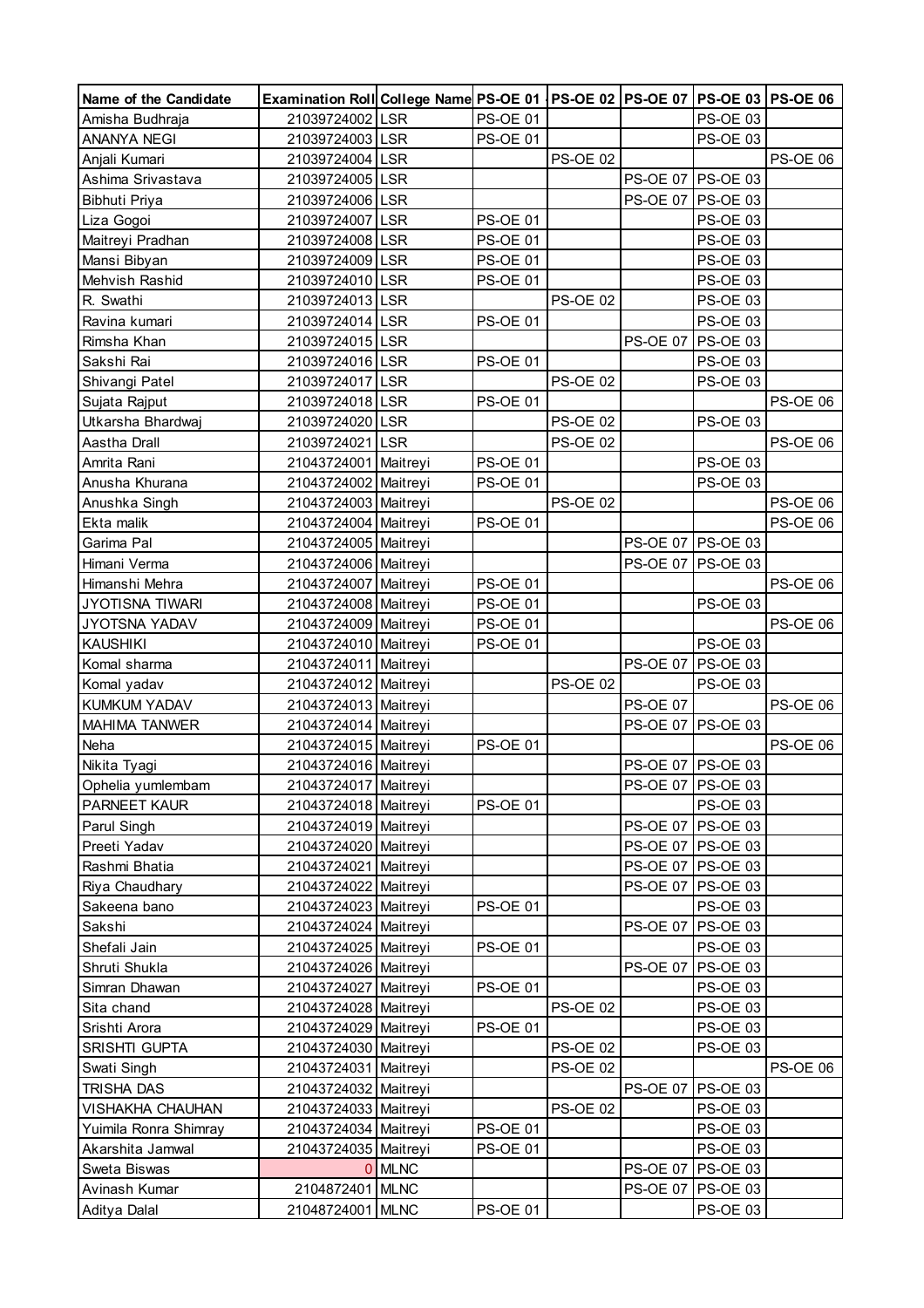| Name of the Candidate        | Examination Roll College Name PS-OE 01   PS-OE 02   PS-OE 07   PS-OE 03   PS-OE 06 |                 |                 |                 |                     |                 |
|------------------------------|------------------------------------------------------------------------------------|-----------------|-----------------|-----------------|---------------------|-----------------|
| AKANKSHA BARUAH              | 21048724002 MLNC                                                                   |                 | <b>PS-OE 02</b> |                 |                     | <b>PS-OE 06</b> |
| Akash Singh                  | 21048724003 MLNC                                                                   | <b>PS-OE 01</b> |                 |                 | PS-OE 03            |                 |
| <b>ANIRUDH</b>               | 21048724004 MLNC                                                                   |                 | <b>PS-OE 02</b> |                 | PS-OE 03            |                 |
| Anjali                       | 21048724005 MLNC                                                                   |                 |                 | <b>PS-OE 07</b> |                     | <b>PS-OE 06</b> |
| Anshu Gahlot                 | 21048724006 MLNC                                                                   |                 |                 | <b>PS-OE 07</b> | PS-OE 03            |                 |
| Aparna Samyal                | 21048724007 MLNC                                                                   | <b>PS-OE 01</b> |                 |                 | PS-OE 03            |                 |
| Archit Sarma                 | 21048724008 MLNC                                                                   | <b>PS-OE 01</b> |                 |                 | <b>PS-OE 03</b>     |                 |
| Ashwin Kumar Singh Ratnod    | 21048724009 MLNC                                                                   |                 |                 | <b>PS-OE 07</b> | <b>PS-OE 03</b>     |                 |
| Avinash Jha                  | 21048724010 MLNC                                                                   | <b>PS-OE 01</b> |                 |                 | <b>PS-OE 03</b>     |                 |
| Ayush Bhardwaj               | 21048724012 MLNC                                                                   | <b>PS-OE 01</b> |                 |                 |                     | <b>PS-OE 06</b> |
| Bashir Ali Abbas             | 21048724013 MLNC                                                                   |                 | <b>PS-OE 02</b> |                 | PS-OE 03            |                 |
| Dali Verma                   | 21048724014 MLNC                                                                   |                 |                 |                 | PS-OE 07 PS-OE 03   |                 |
| Deepak Kumar                 | 21048724015 MLNC                                                                   |                 |                 | <b>PS-OE 07</b> |                     | <b>PS-OE 06</b> |
| Devansh Sharma               | 21048724016 MLNC                                                                   | <b>PS-OE 01</b> |                 |                 | PS-OE 03            |                 |
| Kavita                       | 21048724017 MLNC                                                                   |                 |                 | <b>PS-OE 07</b> |                     | PS-OE 06        |
| Natalya Mangat               | 21048724018 MLNC                                                                   |                 | <b>PS-OE 02</b> |                 |                     | PS-OE 06        |
| Pankaj Dan Charan            | 21048724019 MLNC                                                                   | <b>PS-OE 01</b> |                 |                 | PS-OE 03            |                 |
| Pragati Srivastava           | 21048724020 MLNC                                                                   |                 |                 | <b>PS-OE 07</b> | <b>PS-OE 03</b>     |                 |
| Prateek Dhabhai              | 21048724021 MLNC                                                                   |                 | <b>PS-OE 02</b> |                 | PS-OE 03            |                 |
| Rahul Raj                    | 21048724022 MLNC                                                                   |                 |                 |                 | PS-OE 07 PS-OE 03   |                 |
| Ritesh Vaghela               | 21048724023 MLNC                                                                   |                 |                 |                 | PS-OE 07 PS-OE 03   |                 |
| Rohit hindoliya              | 21048724024 MLNC                                                                   | <b>PS-OE 01</b> |                 |                 | <b>PS-OE 03</b>     |                 |
| samsa khatoon                | 21048724025 MLNC                                                                   |                 |                 |                 | PS-OE 07 PS-OE 03   |                 |
| SHIKHA KAUSHIK               | 21048724026 MLNC                                                                   |                 |                 |                 | PS-OE 07 PS-OE 03   |                 |
| Sulabh Yadav                 | 21048724027 MLNC                                                                   | <b>PS-OE 01</b> |                 |                 |                     | <b>PS-OE 06</b> |
| Tushar Madhuram              | 21048724028 MLNC                                                                   | <b>PS-OE 01</b> |                 |                 | PS-OE 03            |                 |
| Yashika yadav                | 21048724029 MLNC                                                                   | <b>PS-OE 01</b> |                 |                 | PS-OE 03            |                 |
| Zaiqa Zanab                  | 21048724030 MLNC                                                                   |                 |                 | <b>PS-OE 07</b> | <b>PS-OE 03</b>     |                 |
| <b>ZESHAN ALI</b>            | 21048724031 MLNC                                                                   |                 | <b>PS-OE 02</b> |                 |                     | <b>PS-OE 06</b> |
| Abhimanyu Kumar              | 21048724032 MLNC                                                                   | <b>PS-OE 01</b> |                 |                 | <b>PS-OE 03</b>     |                 |
| Himani                       | 21044724001 MSC                                                                    | <b>PS-OE 01</b> |                 |                 | <b>PS-OE 03</b>     |                 |
| <b>JANVI GUPTA</b>           | 21044724002 MSC                                                                    |                 |                 | <b>PS-OE 07</b> | <b>PS-OE 03</b>     |                 |
| Jyoti                        | 21044724003 MSC                                                                    | <b>PS-OE 01</b> |                 |                 | <b>PS-OE 03</b>     |                 |
| Mansi Gupta                  | 21044724004   MSC                                                                  | <b>PS-OE 01</b> |                 |                 | PS-OE 03            |                 |
| Mansi Rathi                  | 21044724005 MSC                                                                    |                 |                 | <b>PS-OE 07</b> |                     | PS-OE 06        |
| Neetu                        | 21044724006 MSC                                                                    |                 |                 |                 | PS-OE 07 PS-OE 03   |                 |
| Shivani Aggarwal             | 21044724008 MSC                                                                    | <b>PS-OE 01</b> |                 |                 | PS-OE 03            |                 |
| SONIA V S                    | 21044724010 MSC                                                                    | <b>PS-OE 01</b> |                 |                 | PS-OE 03            |                 |
| Stuti Joshi                  | 21044724011 MSC                                                                    |                 | <b>PS-OE 02</b> |                 | PS-OE 03            |                 |
|                              | 21044724012 MSC                                                                    | <b>PS-OE 01</b> |                 |                 |                     | <b>PS-OE 06</b> |
| Avni tyagi<br>Shaifa Shakeel | 21054724007 MSC                                                                    | <b>PS-OE 01</b> |                 |                 | PS-OE 03            |                 |
|                              | 21053724001 PGDAV                                                                  | <b>PS-OE 01</b> |                 |                 | PS-OE 03            |                 |
| Ann Maria Anil               |                                                                                    |                 |                 |                 |                     |                 |
| Anshul                       | 21053724002 PGDAV                                                                  | <b>PS-OE 01</b> |                 |                 | PS-OE 03            |                 |
| Anusha kumari                | 21053724003 PGDAV                                                                  |                 |                 | <b>PS-OE 07</b> | <b>PS-OE 03</b>     |                 |
| Apoorva sengar               | 21053724004 PGDAV                                                                  |                 |                 | <b>PS-OE 07</b> | <b>PS-OE 03</b>     |                 |
| Aryaman                      | 21053724005 PGDAV                                                                  | <b>PS-OE 01</b> |                 |                 | PS-OE 03            |                 |
| Doost Mohammad Musadde       | 21053724006 PGDAV                                                                  |                 | <b>PS-OE 02</b> |                 |                     | PS-OE 06        |
| Ishaan Sengupta              | 21053724007 PGDAV                                                                  | <b>PS-OE 01</b> |                 |                 | PS-OE 03            |                 |
| Itisha Singh                 | 21053724008 PGDAV                                                                  |                 |                 | <b>PS-OE 07</b> | PS-OE 03            |                 |
| Kamal kumar hudda            | 21053724009 PGDAV                                                                  |                 |                 |                 | PS-OE 07   PS-OE 03 |                 |
| Kundan raj                   | 21053724010 PGDAV                                                                  |                 | <b>PS-OE 02</b> |                 |                     | <b>PS-OE 06</b> |
| Laxman Rana                  | 21053724011 PGDAV                                                                  |                 |                 | <b>PS-OE 07</b> | $PS-OE$ 03          |                 |
| Mamta                        | 21053724012 PGDAV                                                                  |                 | <b>PS-OE 02</b> |                 | PS-OE 03            |                 |
| Nitin kumar pathak           | 21053724013 PGDAV                                                                  | <b>PS-OE 01</b> |                 |                 | PS-OE 03            |                 |
| Omesh Singh                  | 21053724014 PGDAV                                                                  |                 |                 |                 | PS-OE 07 PS-OE 03   |                 |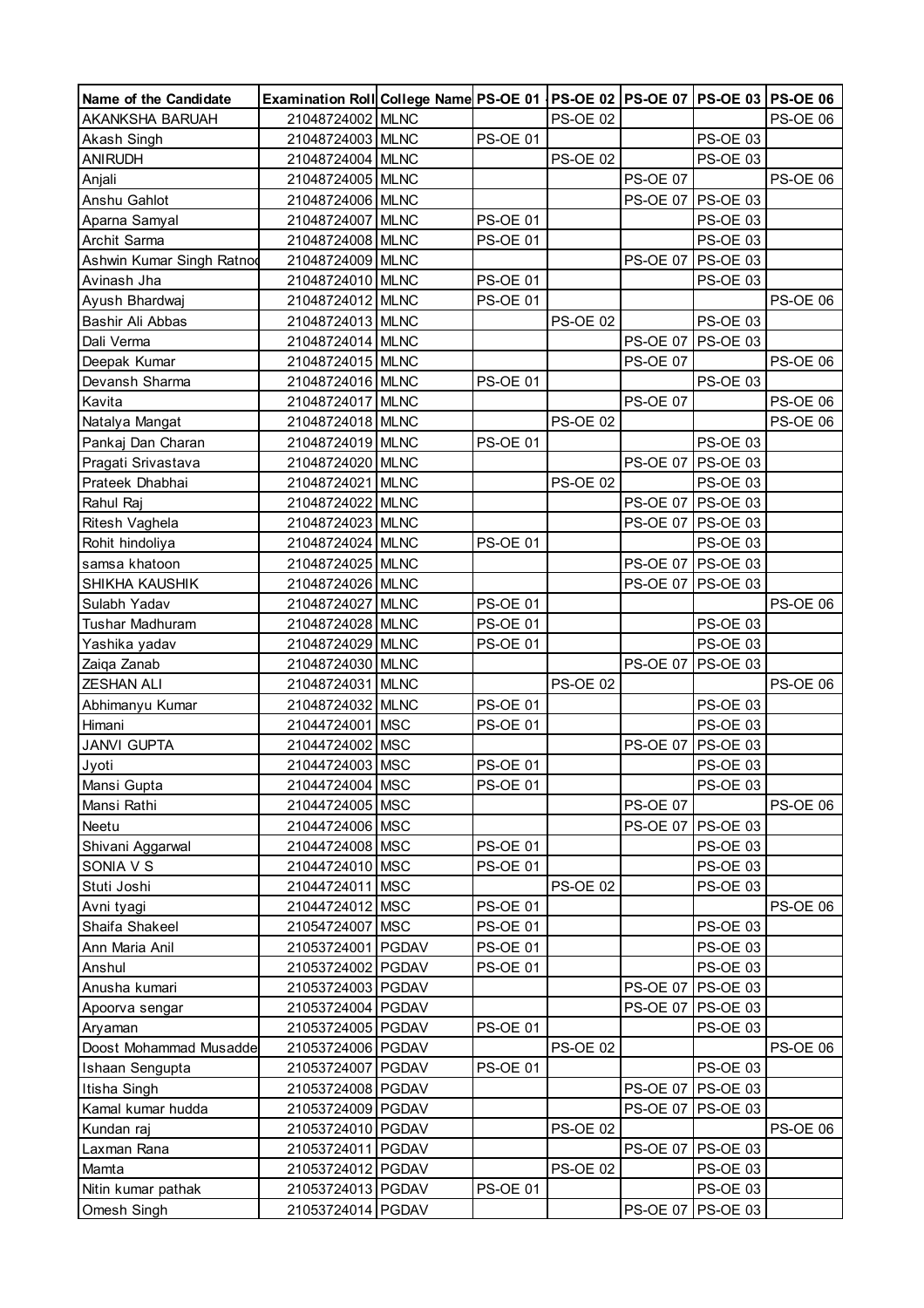| Name of the Candidate         | Examination Roll College Name PS-OE 01   PS-OE 02   PS-OE 07   PS-OE 03   PS-OE 06 |        |                 |                 |                 |                                    |                 |
|-------------------------------|------------------------------------------------------------------------------------|--------|-----------------|-----------------|-----------------|------------------------------------|-----------------|
| Priyansh shukla               | 21053724015 PGDAV                                                                  |        |                 |                 |                 | PS-OE 07 PS-OE 03                  |                 |
| Shivani Gautam                | 21053724016 PGDAV                                                                  |        | <b>PS-OE 01</b> |                 |                 | PS-OE 03                           |                 |
| Shubham Kumar                 | 21053724017 PGDAV                                                                  |        |                 |                 | <b>PS-OE 07</b> | <b>PS-OE 03</b>                    |                 |
| Srajan Maheshwari             | 21053724018 PGDAV                                                                  |        | <b>PS-OE 01</b> |                 |                 | <b>PS-OE 03</b>                    |                 |
| SUNNY KUMAR SURAJ             | 21053724019 PGDAV                                                                  |        |                 |                 | <b>PS-OE 07</b> | PS-OE 03                           |                 |
| vishal sharma                 | 21053724020 PGDAV                                                                  |        | <b>PS-OE 01</b> |                 |                 | PS-OE 03                           |                 |
| <b>ABHAY KUMAR</b>            | 21053724021 PGDAV                                                                  |        |                 |                 |                 | PS-OE 07 PS-OE 03                  |                 |
| SWATI YADAV                   | 21036724033 Ramjas                                                                 |        |                 |                 |                 | PS-OE 07 PS-OE 03                  |                 |
| Abhishek Sharma               | 21056724001 Ramjas                                                                 |        |                 | <b>PS-OE 02</b> |                 | PS-OE 03                           |                 |
| Aditya Kumar Rai              | 21056724002 Ramjas                                                                 |        | <b>PS-OE 01</b> |                 |                 | <b>PS-OE 03</b>                    |                 |
| Ajay Kumar                    | 21056724003 Ramjas                                                                 |        |                 |                 |                 | PS-OE 07 PS-OE 03                  |                 |
| <b>AKANKSHA</b>               | 21056724004 Ramjas                                                                 |        |                 |                 |                 | PS-OE 07 PS-OE 03                  |                 |
| Amritanshu Singh Yadav        | 21056724005 Ramjas                                                                 |        | <b>PS-OE 01</b> |                 |                 | <b>PS-OE 03</b>                    |                 |
| Ankit Raj                     | 21056724007                                                                        | Ramjas |                 | <b>PS-OE 02</b> |                 |                                    | <b>PS-OE 06</b> |
| Anjali Kumari                 | 21056724007                                                                        | Ramjas |                 |                 | <b>PS-OE 07</b> | <b>PS-OE 03</b>                    |                 |
| Aryan                         | 21056724008 Ramjas                                                                 |        | <b>PS-OE 01</b> |                 |                 | <b>PS-OE 03</b>                    |                 |
| Avinash Kumar Mishra          | 21056724009 Ramjas                                                                 |        | <b>PS-OE 01</b> |                 |                 |                                    | <b>PS-OE 06</b> |
| Ayushi Saxena                 | 21056724010 Ramjas                                                                 |        | <b>PS-OE 01</b> |                 |                 | PS-OE 03                           |                 |
| <b>Boris Doley</b>            | 21056724011 Ramjas                                                                 |        |                 | <b>PS-OE 02</b> |                 | <b>PS-OE 03</b>                    |                 |
| CHELLE SRI HARSHA             | 21056724012 Ramjas                                                                 |        |                 | <b>PS-OE 02</b> |                 | <b>PS-OE 03</b>                    |                 |
| Chhavi Singh                  | 21056724013 Ramjas                                                                 |        | <b>PS-OE 01</b> |                 |                 | <b>PS-OE 03</b>                    |                 |
| Deepak Kumar                  | 21056724014 Ramjas                                                                 |        | <b>PS-OE 01</b> |                 |                 | <b>PS-OE 03</b>                    |                 |
| Gaurav                        | 21056724015 Ramjas                                                                 |        |                 |                 | <b>PS-OE 07</b> | <b>PS-OE 03</b>                    |                 |
| Guntash Gill                  | 21056724016 Ramjas                                                                 |        | <b>PS-OE 01</b> |                 |                 | PS-OE 03                           |                 |
| Himani                        | 21056724017 Ramjas                                                                 |        | <b>PS-OE 01</b> |                 |                 | <b>PS-OE 03</b>                    |                 |
| Jharna Kamdar                 | 21056724018 Ramjas                                                                 |        | <b>PS-OE 01</b> |                 |                 | PS-OE 03                           |                 |
| Jyoti Kongrailatpam           | 21056724019 Ramjas                                                                 |        | <b>PS-OE 01</b> |                 |                 | <b>PS-OE 03</b>                    |                 |
| Kush                          | 21056724020 Ramjas                                                                 |        | <b>PS-OE 01</b> |                 |                 | <b>PS-OE 03</b>                    |                 |
| Kushagra Mishra               | 21056724021                                                                        | Ramjas |                 |                 | <b>PS-OE 07</b> | <b>PS-OE 03</b>                    |                 |
| Mangeshi Singh                | 21056724022                                                                        | Ramjas | <b>PS-OE 01</b> |                 |                 | PS-OE 03                           |                 |
| Manmohan M                    | 21056724024 Ramjas                                                                 |        |                 |                 |                 | PS-OE 07 PS-OE 03                  |                 |
| Mariyam Husna                 | 21056724025 Ramjas                                                                 |        | <b>PS-OE 01</b> |                 |                 | <b>PS-OE 03</b>                    |                 |
| Monti                         | 21056724026 Ramjas                                                                 |        |                 |                 |                 | PS-OE 07 PS-OE 03                  |                 |
|                               |                                                                                    |        |                 |                 |                 |                                    |                 |
| Nihal Badusha<br>Numon Aminov | 21056724028 Ramjas<br>21056724029 Ramjas                                           |        |                 | <b>PS-OE 02</b> |                 | PS-OE 07   PS-OE 03                | <b>PS-OE 06</b> |
|                               |                                                                                    |        |                 |                 |                 | PS-OE 07 PS-OE 03                  |                 |
| Pooja Naik                    | 21056724030 Ramjas                                                                 |        | <b>PS-OE 01</b> |                 |                 | PS-OE 03                           |                 |
| <b>Prashant Sagar</b>         | 21056724031 Ramjas                                                                 |        |                 |                 |                 |                                    |                 |
| Praval Pratap Singh           | 21056724032 Ramjas                                                                 |        | <b>PS-OE 01</b> |                 |                 |                                    | PS-OE 06        |
| Preeti Kumari                 | 21056724033 Ramjas                                                                 |        | <b>PS-OE 01</b> |                 |                 | <b>PS-OE 03</b>                    |                 |
| Ranjana Kataria               | 21056724034 Ramjas                                                                 |        | <b>PS-OE 01</b> |                 |                 | <b>PS-OE 03</b><br><b>PS-OE 03</b> |                 |
| Rashi Rajput                  | 21056724035 Ramjas                                                                 |        |                 |                 | <b>PS-OE 07</b> |                                    |                 |
| <b>REENA MEENA</b>            | 21056724036 Ramjas                                                                 |        |                 |                 |                 | PS-OE 07 PS-OE 03                  |                 |
| Rishav Ranjan                 | 21056724037 Ramjas                                                                 |        | <b>PS-OE 01</b> |                 |                 | <b>PS-OE 03</b>                    |                 |
| Rishi Mishra                  | 21056724038 Ramjas                                                                 |        |                 |                 | <b>PS-OE 07</b> |                                    | <b>PS-OE 06</b> |
| Riya Yadav                    | 21056724039 Ramjas                                                                 |        |                 |                 | <b>PS-OE 07</b> | PS-OE 03                           |                 |
| Sachin Mina                   | 21056724041 Ramjas                                                                 |        | <b>PS-OE 01</b> |                 |                 | <b>PS-OE 03</b>                    |                 |
| Satyam                        | 21056724042 Ramjas                                                                 |        | <b>PS-OE 01</b> |                 |                 | PS-OE 03                           |                 |
| Sawant kumar                  | 21056724043 Ramjas                                                                 |        | <b>PS-OE 01</b> |                 |                 | <b>PS-OE 03</b>                    |                 |
| Sheikh Raisha Tabassum        | 21056724044 Ramjas                                                                 |        | <b>PS-OE 01</b> |                 |                 | PS-OE 03                           |                 |
| SHIVANJALI                    | 21056724045 Ramjas                                                                 |        |                 |                 | <b>PS-OE 07</b> | <b>PS-OE 03</b>                    |                 |
| Shivanshu                     | 21056724046 Ramjas                                                                 |        |                 |                 |                 | PS-OE 07   PS-OE 03                |                 |
| Sonal Jain                    | 21056724047 Ramjas                                                                 |        |                 | <b>PS-OE 02</b> |                 | <b>PS-OE 03</b>                    |                 |
| SURESH KUMAR                  | 21056724048 Ramjas                                                                 |        |                 |                 | <b>PS-OE 07</b> | <b>PS-OE 03</b>                    |                 |
| <b>Sushil Kumar</b>           | 21056724049 Ramjas                                                                 |        |                 |                 |                 | PS-OE 03                           |                 |
| Swarit Sharma                 | 21056724050 Ramjas                                                                 |        |                 |                 |                 | PS-OE 07   PS-OE 03                |                 |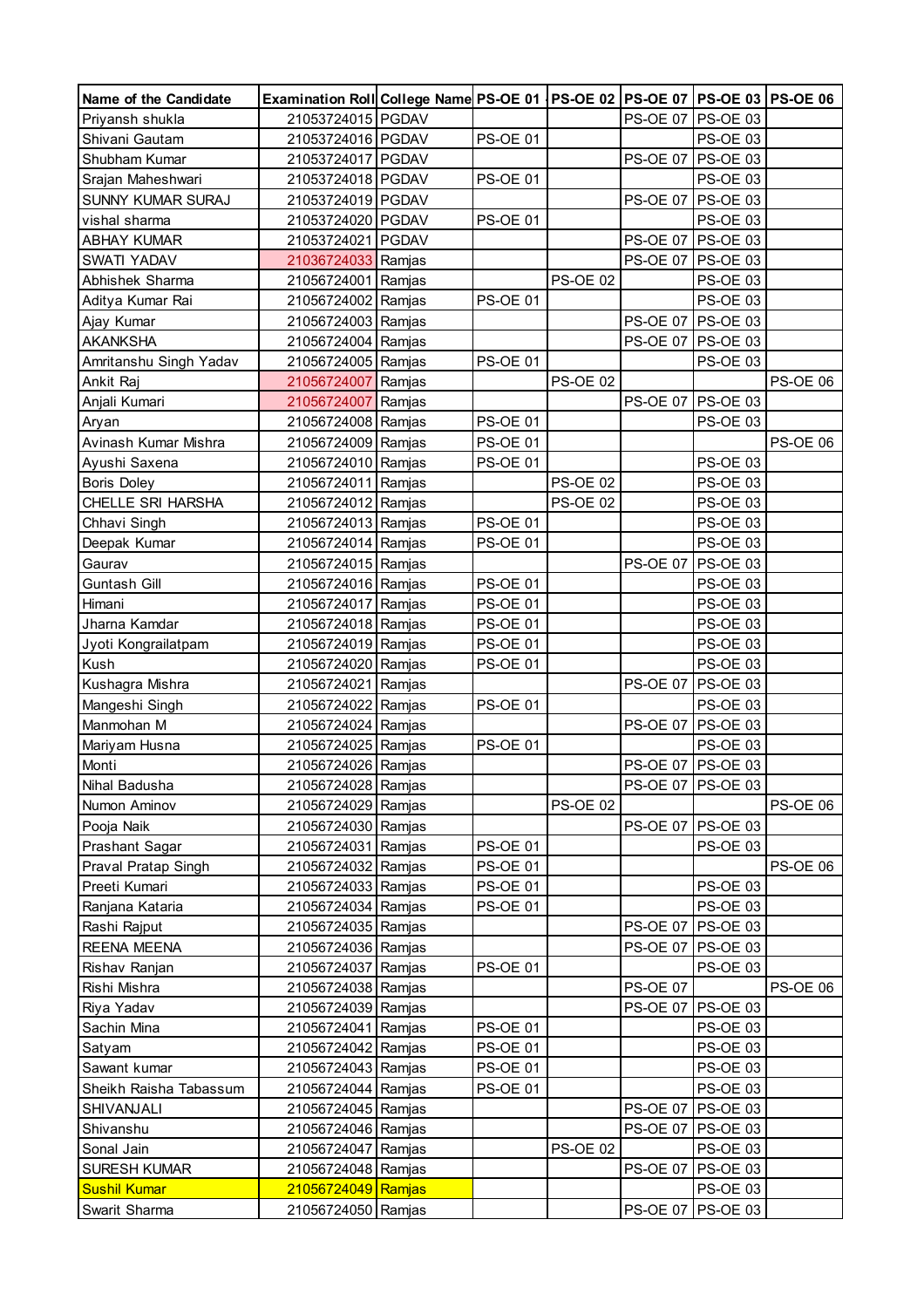| Name of the Candidate                | Examination Roll College Name PS-OE 01   PS-OE 02   PS-OE 07   PS-OE 03   PS-OE 06 |           |                 |                 |                 |                             |                 |
|--------------------------------------|------------------------------------------------------------------------------------|-----------|-----------------|-----------------|-----------------|-----------------------------|-----------------|
| Tarusha Sharma                       | 21056724052 Ramjas                                                                 |           | <b>PS-OE 01</b> |                 |                 | <b>PS-OE 03</b>             |                 |
| Tenzin Yangkyi                       | 21056724053 Ramjas                                                                 |           |                 | <b>PS-OE 02</b> |                 | PS-OE 03                    |                 |
| Vidushi Sagar                        | 21056724054 Ramjas                                                                 |           | <b>PS-OE 01</b> |                 |                 | <b>PS-OE 03</b>             |                 |
| Abhigyan                             | 21056724055 Ramjas                                                                 |           |                 | <b>PS-OE 02</b> |                 |                             | <b>PS-OE 06</b> |
| Muskan Assudani                      | 21068504078 Ramjas                                                                 |           | PS-OE 01        |                 |                 | <b>PS-OE 03</b>             |                 |
| Aakash Kumar                         | 21062724001 Satyawati                                                              |           |                 |                 | <b>PS-OE 07</b> | <b>PS-OE 03</b>             |                 |
| Ahongsangbam Oliversana              | 21062724004 Satyawati                                                              |           |                 |                 |                 | PS-OE 07 PS-OE 03           |                 |
| AKASH KUMAR PRASAD                   | 21062724005 Satyawati                                                              |           | <b>PS-OE 01</b> |                 |                 | <b>PS-OE 03</b>             |                 |
| Akshay                               | 21062724006 Satyawati                                                              |           |                 |                 | <b>PS-OE 07</b> | <b>PS-OE 03</b>             |                 |
| <b>BUDDHA DHANUSH</b>                | 21062724007 Satyawati                                                              |           |                 | <b>PS-OE 02</b> |                 | <b>PS-OE 03</b>             |                 |
| DHAIRYA BHIMWAL                      | 21062724008 Satyawati                                                              |           | <b>PS-OE 01</b> |                 |                 | <b>PS-OE 03</b>             |                 |
| Eklavya                              | 21062724009 Satyawati                                                              |           | <b>PS-OE 01</b> |                 |                 | <b>PS-OE 03</b>             |                 |
| kautilya chhawal                     | 21062724010 Satyawati                                                              |           | <b>PS-OE 01</b> |                 |                 | <b>PS-OE 03</b>             |                 |
| Kundan kumar                         | 21062724011 Satyawati                                                              |           | <b>PS-OE 01</b> |                 |                 | <b>PS-OE 03</b>             |                 |
| Kunga dhakpa                         | 21062724012 Satyawati                                                              |           |                 | <b>PS-OE 02</b> |                 |                             | PS-OE 06        |
| Lalit Joshi                          | 21062724013 Satyawati                                                              |           | <b>PS-OE 01</b> |                 |                 | PS-OE 03                    |                 |
| Manish Verma                         | 21062724014 Satyawati                                                              |           | <b>PS-OE 01</b> |                 |                 | <b>PS-OE 03</b>             |                 |
| MANISH YADAV                         | 21062724015 Satyawati                                                              |           | <b>PS-OE 01</b> |                 |                 | <b>PS-OE 03</b>             |                 |
| Md Mehedi Hasan                      | 21062724016 Satyawati                                                              |           | <b>PS-OE 01</b> |                 |                 | <b>PS-OE 03</b>             |                 |
| Nitin Katara                         | 21062724017 Satyawati                                                              |           |                 | <b>PS-OE 02</b> |                 | <b>PS-OE 03</b>             |                 |
| Parvinder Singh                      | 21062724018 Satyawati                                                              |           | <b>PS-OE 01</b> |                 |                 | <b>PS-OE 03</b>             |                 |
| Payal                                | 21062724019 Satyawati                                                              |           | <b>PS-OE 01</b> |                 |                 | <b>PS-OE 03</b>             |                 |
| Prashant Kumar                       | 21062724020 Satyawati                                                              |           | <b>PS-OE 01</b> |                 |                 | PS-OE 03                    |                 |
| Preeti Kumari                        | 21062724021                                                                        | Satyawati |                 |                 | <b>PS-OE 07</b> | <b>PS-OE 03</b>             |                 |
| SANDEEP KUMAR                        | 21062724022                                                                        | Satyawati | <b>PS-OE 01</b> |                 |                 | PS-OE 03                    |                 |
| Shivansh Mishra                      | 21062724023 Satyawati                                                              |           |                 |                 |                 | PS-OE 07 PS-OE 03           |                 |
| Sujata                               | 21062724024 Satyawati                                                              |           |                 |                 |                 | PS-OE 07 PS-OE 03           |                 |
| Vivek Agarwal                        | 21062724025 Satyawati                                                              |           |                 |                 |                 | PS-OE 07   PS-OE 03         |                 |
| Alongti Longchar                     | 21071724001 Shivaji                                                                |           | <b>PS-OE 01</b> |                 |                 | PS-OE 03                    |                 |
| Bhupendra pancharia                  | 21071724002                                                                        | Shivaji   | <b>PS-OE 01</b> |                 |                 | <b>PS-OE 03</b>             |                 |
| Dewang Mishra                        | 21071724003 Shivaji                                                                |           |                 |                 | <b>PS-OE 07</b> | PS-OE 03                    |                 |
| Dharmendra Kumar Sah                 | 21071724004 Shivaji                                                                |           | <b>PS-OE 01</b> |                 |                 |                             | <b>PS-OE 06</b> |
| Gagandeep Singh                      | 21071724005 Shivaji                                                                |           |                 |                 |                 | PS-OE 07 PS-OE 03           |                 |
|                                      |                                                                                    |           |                 |                 |                 |                             |                 |
| Ishan Jain<br>Karandeep Singh Bindra | 21071724006 Shivaji<br>21071724007 Shivaji                                         |           | PS-OE 01        |                 | <b>PS-OE 07</b> | PS-OE 03<br><b>PS-OE 03</b> |                 |
| Kunal Singh                          | 21071724008 Shivaji                                                                |           | <b>PS-OE 01</b> |                 |                 | PS-OE 03                    |                 |
| Kundan Kumar jha                     | 21071724009 Shivaji                                                                |           | <b>PS-OE 01</b> |                 |                 | PS-OE 03                    |                 |
| Neha Kumari                          | 21071724010 Shivaji                                                                |           |                 |                 | <b>PS-OE 07</b> |                             | PS-OE 06        |
| Poornima                             | 21071724011 Shivaji                                                                |           |                 | <b>PS-OE 02</b> |                 |                             | PS-OE 06        |
| Prabhat Gupta                        | 21071724012 Shivaji                                                                |           | <b>PS-OE 01</b> |                 |                 | <b>PS-OE 03</b>             |                 |
| Priyanshu Modanwal                   | 21071724013 Shivaji                                                                |           | <b>PS-OE 01</b> |                 |                 | PS-OE 03                    |                 |
| Raveena dhankhar                     | 21071724014 Shivaji                                                                |           |                 |                 |                 | PS-OE 07 PS-OE 03           |                 |
| Saloni Verma                         |                                                                                    |           |                 |                 |                 | PS-OE 07 PS-OE 03           |                 |
|                                      | 21071724015 Shivaji                                                                |           |                 |                 |                 | PS-OE 07 PS-OE 03           |                 |
| Simran<br>Somendra mahan rai         | 21071724016 Shivaji<br>21071724017 Shivaji                                         |           | <b>PS-OE 01</b> |                 |                 | PS-OE 03                    |                 |
|                                      |                                                                                    |           |                 |                 |                 |                             |                 |
| Sonal Sahwal                         | 21071724018 Shivaji                                                                |           | <b>PS-OE 01</b> |                 |                 | PS-OE 07   PS-OE 03         |                 |
| Sourabh grover                       | 21071724019 Shivaji                                                                |           |                 |                 | <b>PS-OE 07</b> | PS-OE 03<br><b>PS-OE 03</b> |                 |
| Vibhuti Saini                        | 21071724020 Shivaji                                                                |           |                 |                 |                 |                             |                 |
| Yugant Tamang                        | 21071724021 Shivaji                                                                |           | <b>PS-OE 01</b> |                 |                 | PS-OE 03                    |                 |
| Abhishek Kumar Mishra                | 21071724022 Shivaji                                                                |           |                 | <b>PS-OE 02</b> |                 | PS-OE 03                    |                 |
| Garima Khatri                        | 21075724002 SPMC                                                                   |           |                 | <b>PS-OE 02</b> |                 | PS-OE 03                    |                 |
| Somiya                               | 21075724003 SPMC                                                                   |           |                 |                 | <b>PS-OE 07</b> |                             | PS-OE 06        |
| Kavita                               | 21075724004 SPMC                                                                   |           |                 |                 | <b>PS-OE 07</b> |                             | PS-OE 06        |
| KM NAMRATA KACHHAP                   | 21075724005 SPMC                                                                   |           |                 |                 |                 | PS-OE 07 PS-OE 03           |                 |
| Monika                               | 21075724007 SPMC                                                                   |           |                 |                 | <b>PS-OE 07</b> |                             | <b>PS-OE 06</b> |